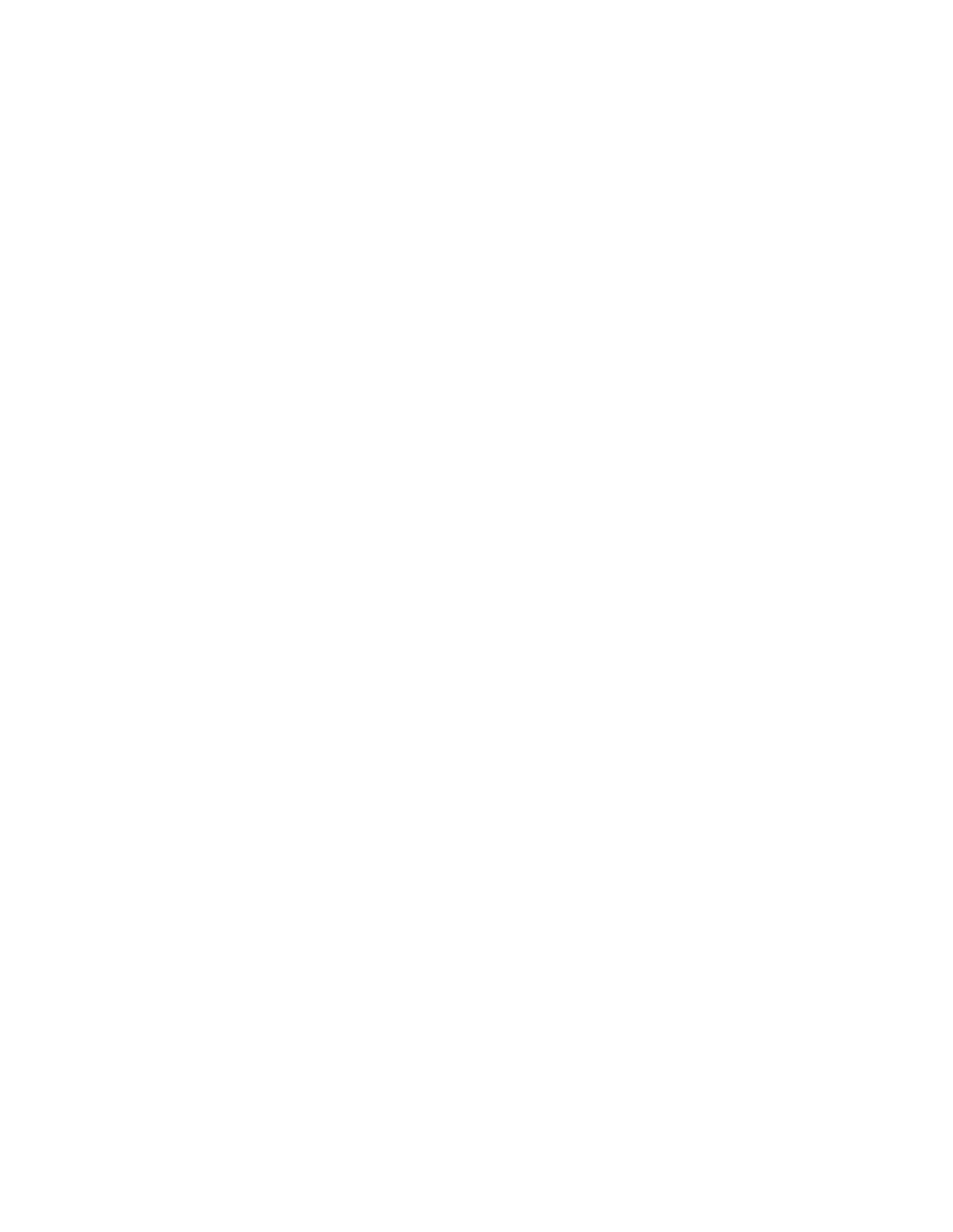

# Monitoring of butterflies within a landscape context

# Dennis Jonason

Supervisors: Karl-Olof Bergman, Per Milberg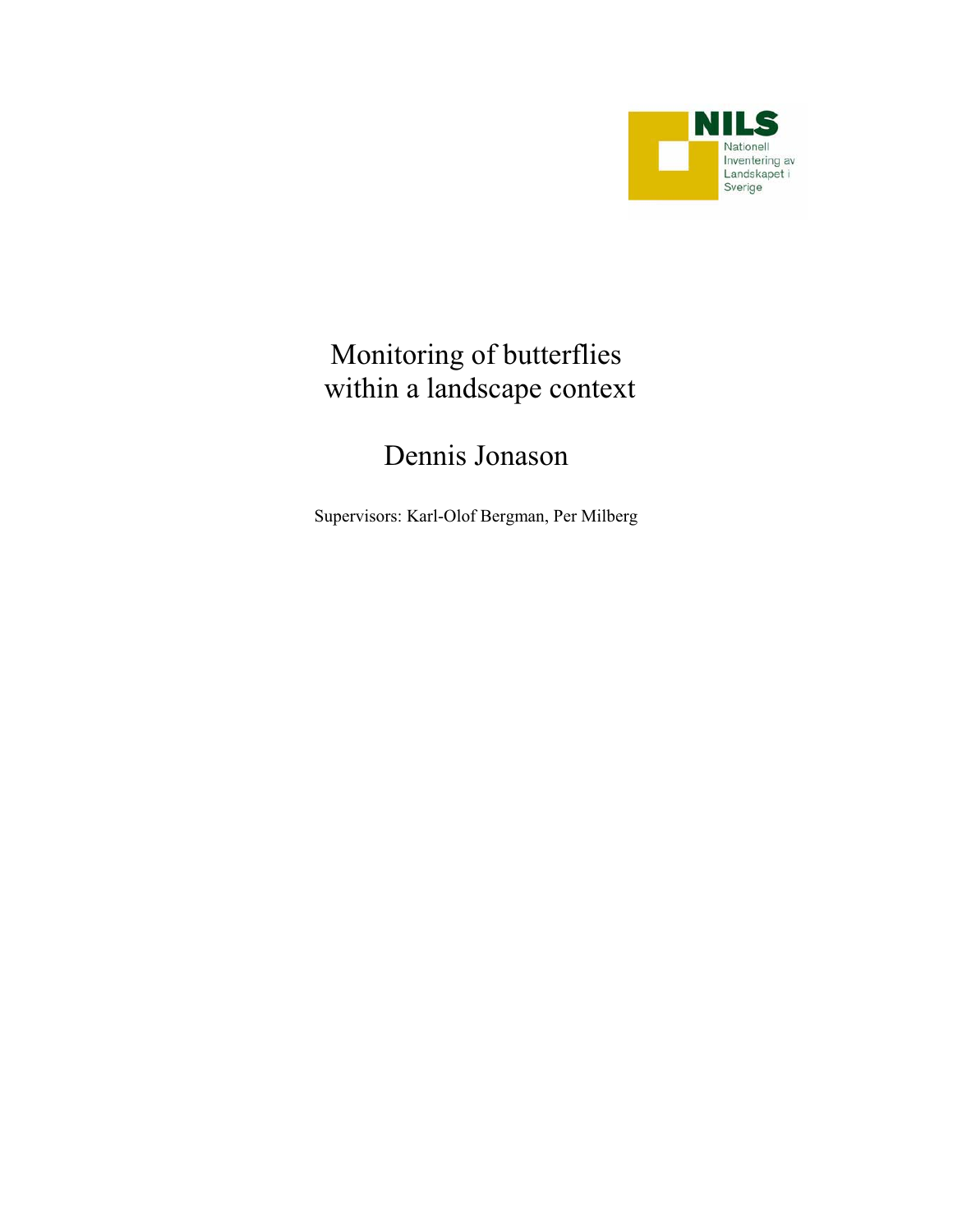## **Förord**

NILS, Nationell Inventering av Landskapet i Sverige, är ett nationellt miljöövervakningsprogram som finansieras av Naturvårdsverket och Jordbruksverket. Programmets syfte är att med hjälp av ett landskapsperspektiv kartlägga den biologiska mångfalden och landskapets struktur samt att studera förändringar bland dessa över tiden.

Inom NILS genomförs i dagsläget dagfjärilsinventeringen i ängs- och betesmarker på uppdrag av Jordbruksverket. Den metodstudie som presenteras i rapporten har genomförts för att få en uppfattning om mängden dagfjärilar i ett större landskapsperspektiv. Syftet med studien har varit att analysera en ny form av inventeringsmetod som kan komplettera inventeringarna i ängs- och betesmarker. Metoden bygger på att hela landskapets vegetation har inkluderats. Resultatet av studien kan komma att användas som underlag för en komplettering av nuvarande metod för att ytterligare effektivisera arbetet NILS utför för att uppfylla de nationella miljökvallitetsmål satta av Sveriges Riksdag. Arbetet har utförts på uppdrag av NILS och i samarbete med Linköpings universitet. Studien har genomförts som ett examensarbete på 60p (ects credits) vid det internationella mastersprogrammet i applied biology, Linköpings universitet.

Sture Sundquist Programchef NILS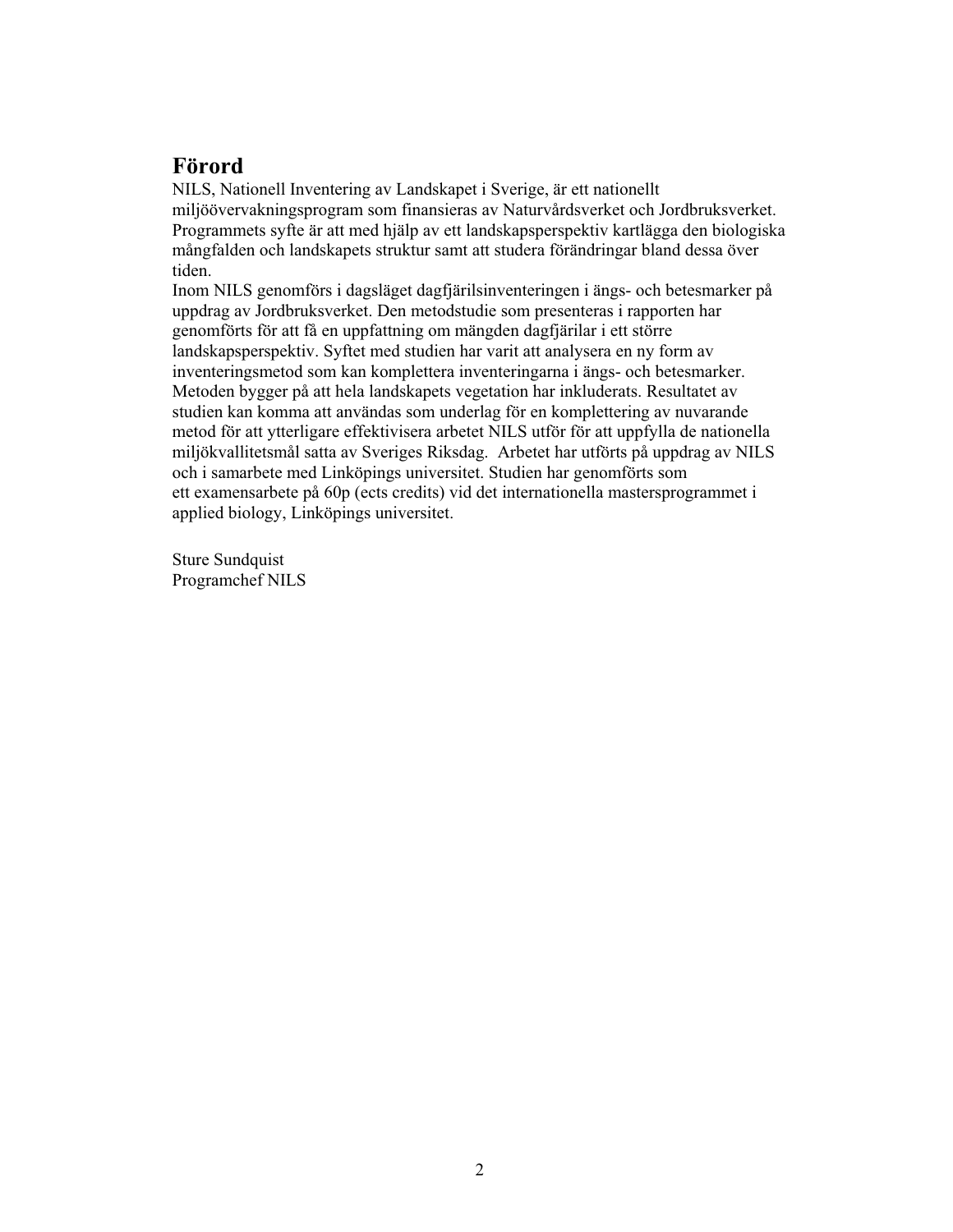# **Contents**

| Förord.                                                                   |    |
|---------------------------------------------------------------------------|----|
|                                                                           |    |
|                                                                           |    |
|                                                                           |    |
| 2.1                                                                       |    |
| 2.2                                                                       |    |
| 2.3                                                                       |    |
| 3                                                                         |    |
| 3.1                                                                       |    |
| Comparing semi-natural grasslands with other habitats 9<br>3.2            |    |
| How number of visits affects the species richness detected 9<br>3.3       |    |
| Results.<br>$\overline{4}$                                                |    |
| 4.1                                                                       |    |
| Comparing semi-natural grasslands with other habitats 13<br>4.2           |    |
| How number of visits affects the species richness detected 14<br>4.3      |    |
| Discussion.<br>5 <sup>1</sup>                                             | 15 |
| The impact of environmental variables on butterfly abundance  15<br>5.1   |    |
| Comparing butterfly distribution in different vegetation types  15<br>5.2 |    |
| 5.3                                                                       |    |
| 5.4                                                                       |    |
|                                                                           |    |
|                                                                           | 19 |
|                                                                           | 22 |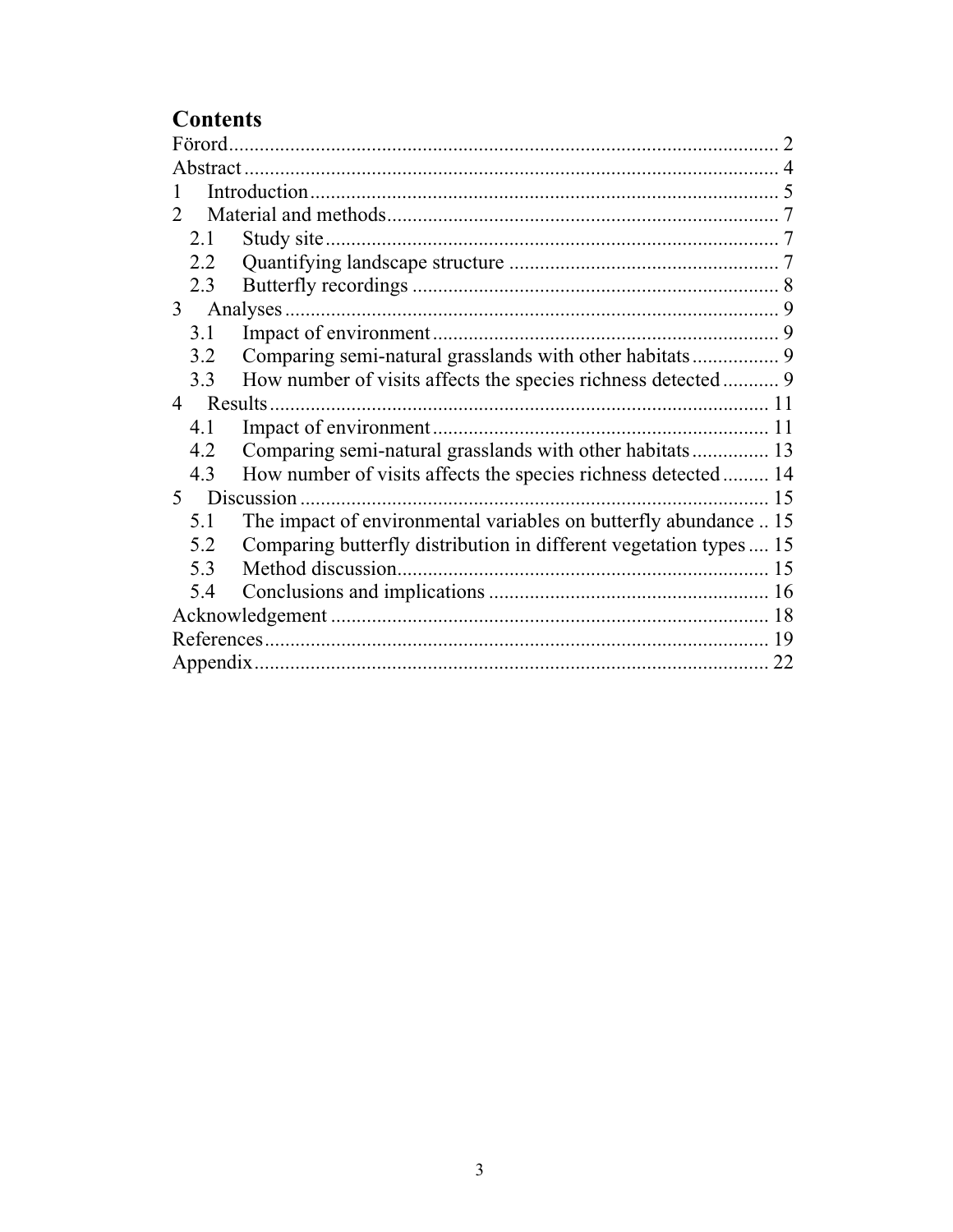#### **Abstract**

Monitoring of butterflies is most often only directed towards the grassland fauna. Species associated with other vegetation types, as well as the impact of the surrounding landscape, often become neglected. The aim with this study was, in contrast, to perform a novel landscape-based monitoring method for butterflies in diverse vegetation types and more specifically

(i) evaluate the impact of environmental variables on butterfly abundance, (ii) compare the distribution of butterflies in different vegetation types and (iii) analyse and improve the monitoring method. Eight randomly placed study sites (750 m x 750 m) located in south eastern Sweden were used. The vegetation composition inside the squares had been assessed using aerial photos. Tree cover had largest impact on butterfly abundance with a negative linear relationship between abundance and increasing tree cover. Clear-cuts were the vegetation type harbouring the overall highest abundance and diversity of butterflies. In semi-natural grasslands, where the nationally-based monitoring of butterflies in Sweden currently is being performed, only 42% of the species were found, indicating a bias directed towards only a part of the species pool. The novel kind of monitoring presented here, using a landscape context, can, if performed regularly, increase our knowledge of how structural changes at landscape level affect butterflies and thereby improve the conservation efforts.

Keywords: conservation, semi-natural grasslands, landscape perspective, *Lepidoptera*, rarefaction, vegetation type.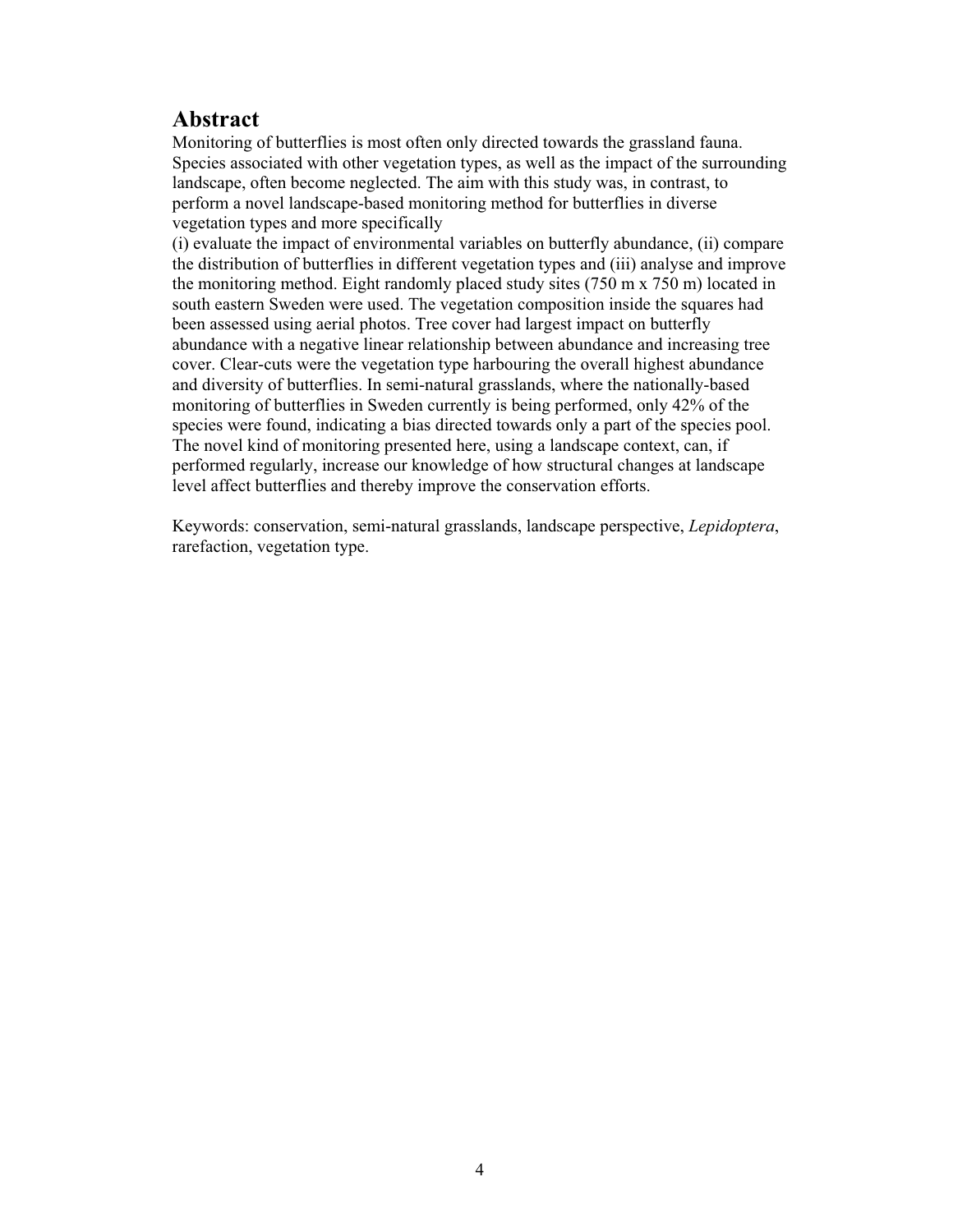#### **1 Introduction**

Since the end of the Second World War, an already intensified farming in Sweden, as well as in the rest of Europe, has escalated and led to a monotonous landscape. Grasslands, wetlands and other nature types with high biodiversity have nowadays to a great amount been turned into arable fields and forest plantations (Ihse 1995). Butterflies are one group of organisms that has been negatively affected by this change in land use and all over Europe a decline in species richness has been seen (Pullin 1995, Van Swaay & Warren 1999).

How land is used affect butterflies in different ways and the loss of suitable habitat is of major concern in terms of conservation (Schneider & Fry 2005). Butterflies are known to respond fast to environmental changes compared to other taxa like birds and vascular plants (Thomas et al. 2004) and even small changes in the environment can affect butterfly diversity and abundance. It is therefore important to monitor both changes in the environment and in butterfly abundance.

Monitoring of butterflies is mostly focused on grassland habitats (e.g. Bourn & Thomas 2002, Pöyry et al. 2005, Öckinger et al. 2006, Öckinger & Smith 2006), creating a bias of information, which might also lead to a bias in conservation efforts, aimed at grassland fauna. As virtually all vegetation types in Europe contain threatened butterfly species (van Swaay et al. 2006) and as the overall landscape also outside grasslands in fact holds resources, though not generally regarded as associated to butterflies (Dennis 2004), focusing at only a certain group of butterflies creates a risk that species will disappear without any notice. With monitoring using a landscape perspective, which sometimes is preferred (Schneider & Fry 2005, Bergman et al. 2004), it is possible to reduce the bias.

As part of fulfilling the Swedish national environmental objectives "A Rich Diversity and Animal Life" and "A Varied Agricultural Landscape", a monitoring programme named NILS (The National Inventory of Landscapes in Sweden) was launched in 2003 by the Swedish government and the Swedish Environmental Protection Agency. The programme covers terrestrial environments all over Sweden and documents landscape elements such as stone walls and solitary trees as well as different species, e.g. butterflies. By including diverse vegetation types, the surrounding landscape and by conducting inventories every fifth year, the aim is to detect how changes in nature composition at landscape level affect species and individual richness (NILS 2007). However, the butterflies in NILS are only monitored in areas which are part of the Swedish survey of semi-natural grasslands (pastures and meadows). That survey included all semi-natural grasslands in Sweden larger then 0.1 ha with considerable biological and/or cultural values. An enlargement of the present method, incorporating a wider range of land use also for butterflies, may give a better picture of the real situation. Regarding butterflies, national programmes also exist in for example Finland (Saarinen et al. 2003), the Netherlands (van Swaay et al. 1997), Switzerland (Weber et al. 2004) and in the UK (Dennis et al. 1999). However, none of the programs monitor butterflies systematically across a wide range of habitats, indicating the need for accurate data on butterfly abundance and information of its change over time. The aim of this study was to test a novel landscape-based monitoring method for butterflies in diverse vegetation types and to analyse the importance of different landscape variables, as well as the method per se. As far as known, there are no similar monitoring schemes and hence, there is a paucity of information on what type of analyses is appropriate and what results to expect. More specifically, I wanted to (i) evaluate the impact of environmental variables on butterfly abundance, (ii) compare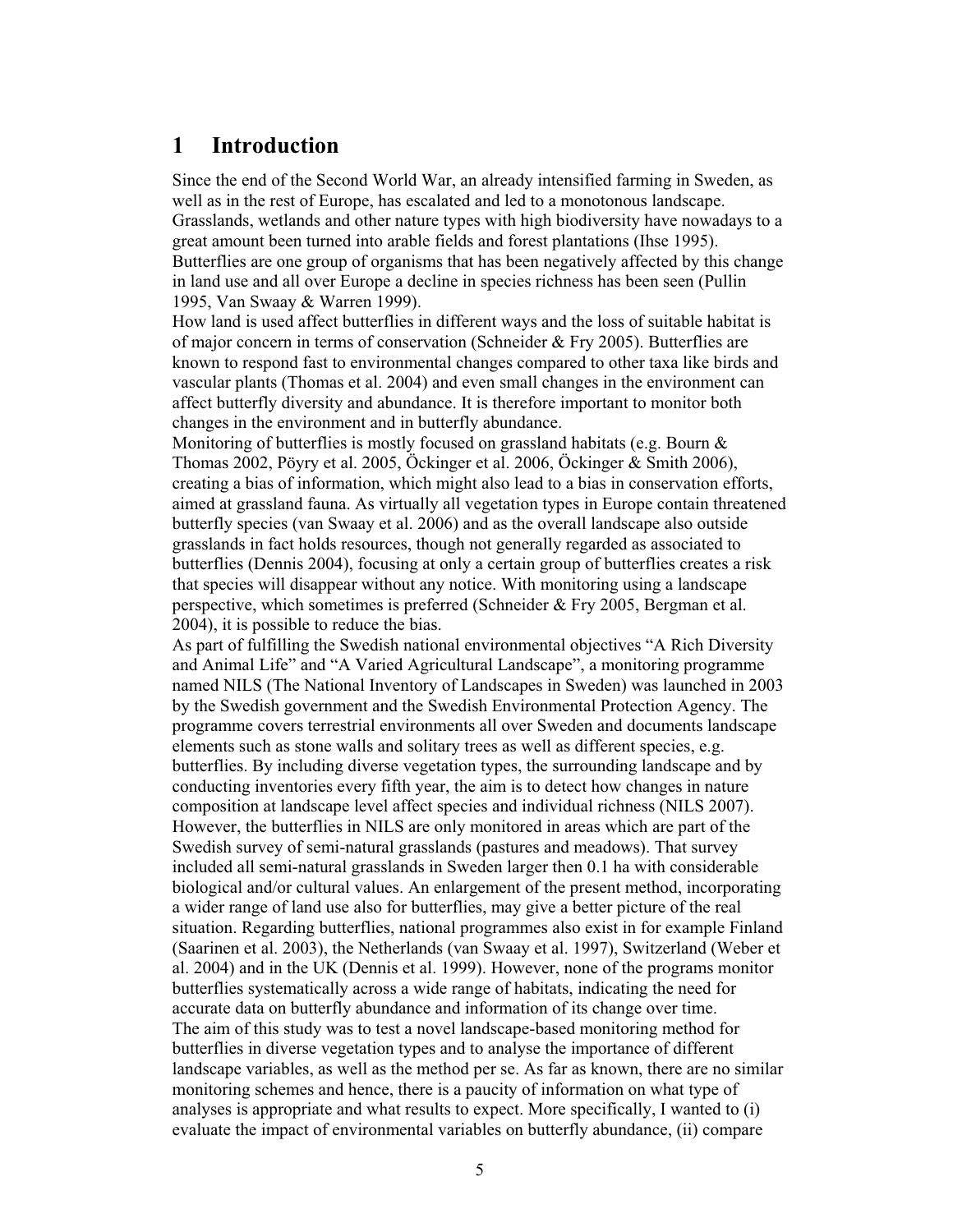the distribution of butterflies in different vegetation types and (iii) analyse and improve the monitoring method.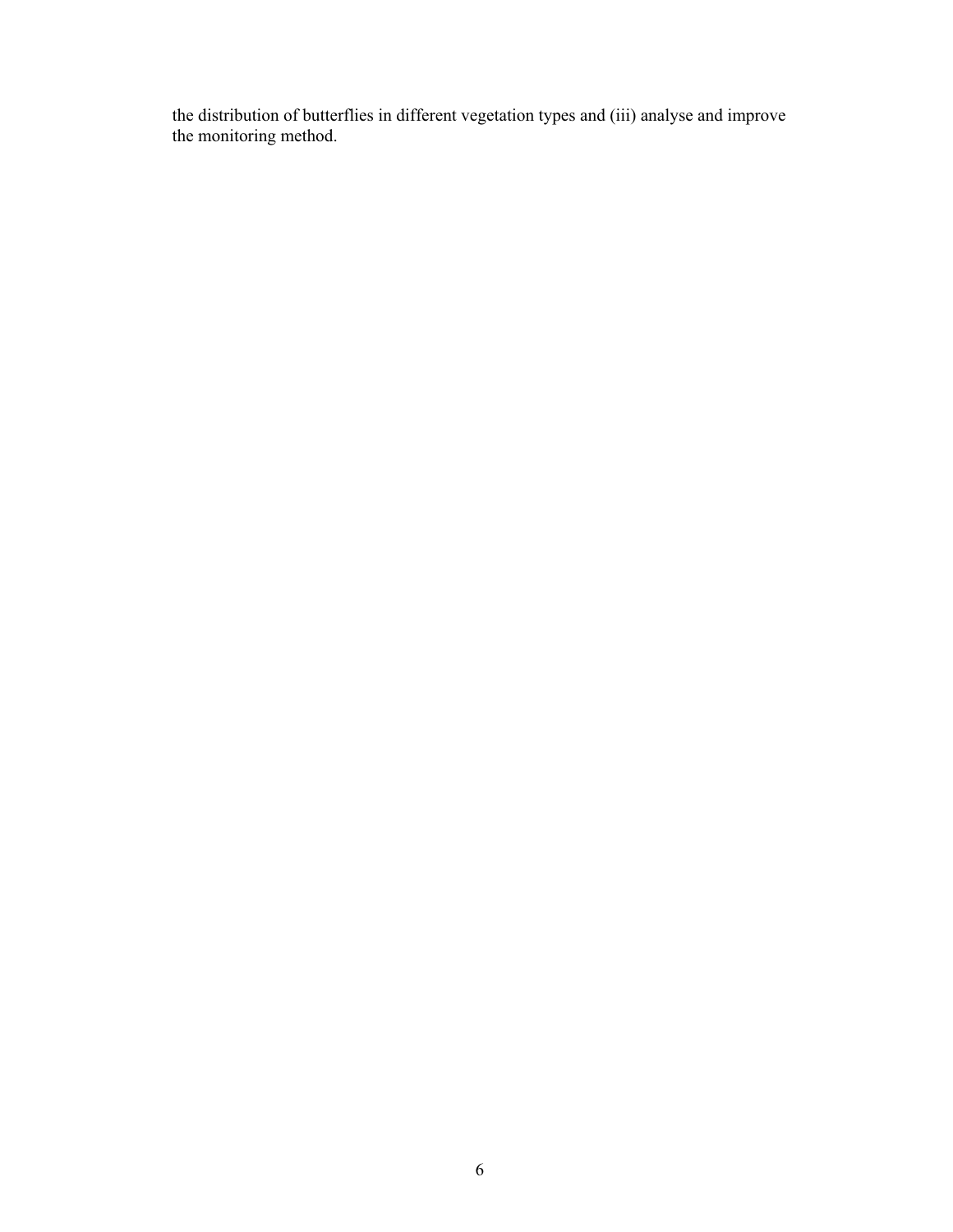### **2 Material and methods**

#### **2.1 Study site**

The field work was conducted during the summer of 2006 in south eastern Sweden (Figure 1). Staff from NILS have randomly placed seven study sites (henceforward called "the NILS-squares"), each covering a landscape square of 1.1 km x 1.1 km with a smaller one covering 750 m x 750 m in the middle. The vegetation composition differed between sites, but together they constituted a representative sample of the nature in the region, with intensively-managed agricultural land in a band from west to north east and with coniferous forests in north and south. The squares are named by nearby towns and their exact location is not disclosed.

An additional square, not included in NILS, was accessed in Tinnerö, near the city of Linköping, to facilitate intensive studies regarding butterfly diversity at different number of visits during a season. Henceforth, data from Tinnerö is included only when clearly stated. Otherwise, only the seven NILS-squares were part in the analyses.



Figure 1. Location of the study sites in the county of Östergötland, SE Sweden, and illustration of a landscape square.

#### **2.2 Quantifying landscape structure**

Vegetation composition in the squares had been assessed by senior photogrammetrists at the Swedish University of Agricultural Sciences (SLU), Umeå, using colour infrared aerial photos, scale 1:30 000, taken between 2002 and 2003. Each vegetation type inside the squares has been indicated with a polygon and received a unique number and environmental description, following certain procedures and definitions (Allard et al. 2003). From the large number of variables assessed, the following were considered useful in the present study; area (m2) and the percentage of tree cover (the sum of *Picea abies*, *Pinus sylvestris* and deciduous trees) as well as the percentage of shrubs, dry, mesic, damp and wet land of each polygon.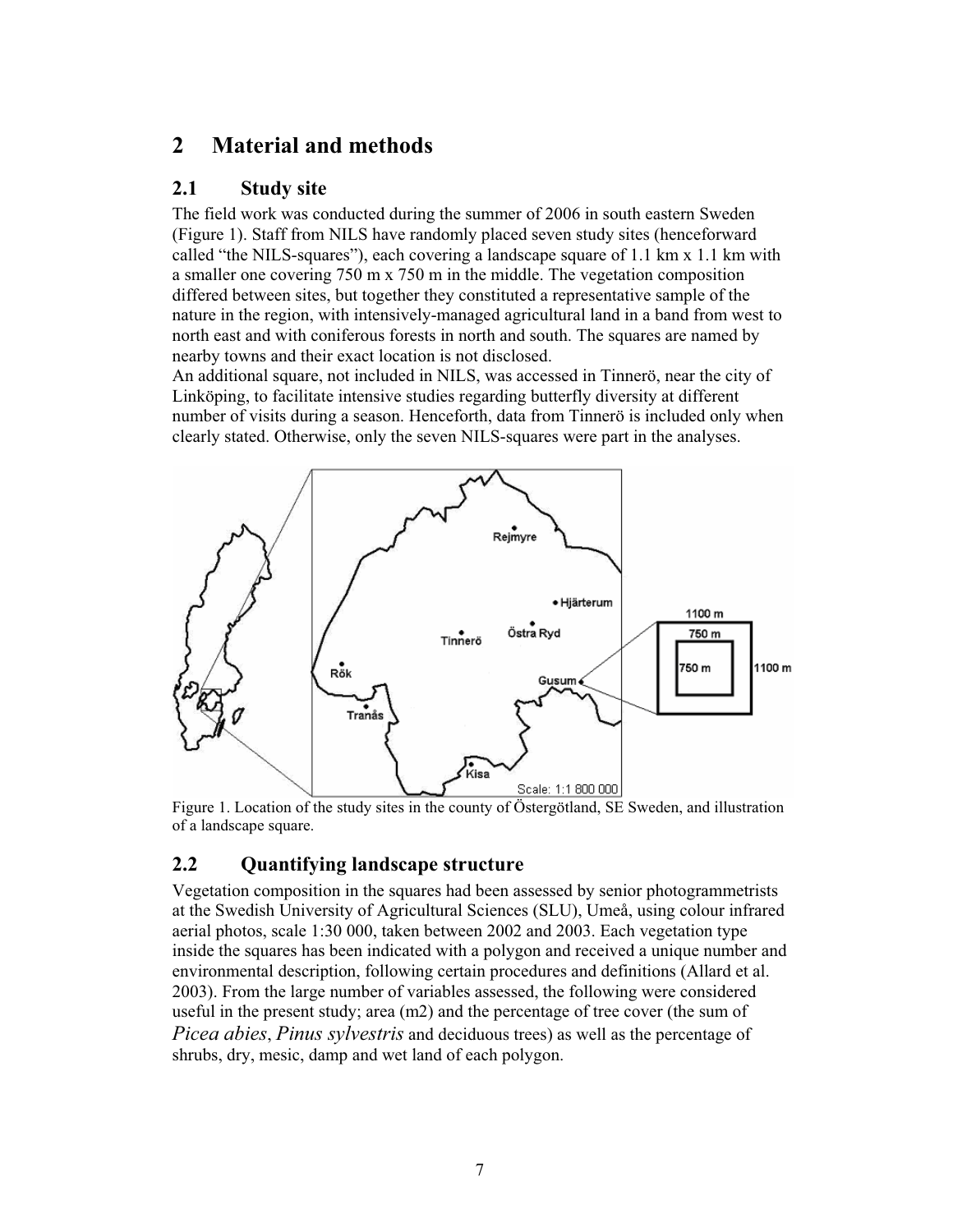#### **2.3 Butterfly recordings**

On the border of the inner square, all butterflies (*Lepidoptera*) and burnet moths (*Zygaenidae*) were recorded with the line transect model used by Pollard (1977); the border/transect was walked in an approximate pace of 50 m per minute and all individuals found within 5 m in front and to the sides were recorded. If not being able to identify the butterflies in flight or after being netted, they were taken to the laboratory for further identification. During time for identification, the monitoring was paused and later resumed. Double count of an individual was avoided as much as possible but could not be eliminated. Transects in polygons with arable fields and land near houses (gardens, cemeteries etc.) were excluded, as were polygons in inaccessible areas such as wet marshes or unclimbable hills.

Because *Leptidea reali* and *Leptidea sinapis* as well as *Plebeius argus* and *Plebeius idas* are hard to identify even when captured, each pair were, in this study, recorded as one single taxon (*Leptidea r/s* and *Plebeius a/i*). All nomenclature of butterfly species follows Eliasson et al. (2005).

To facilitate walking in a straight line along the border and to assign a butterfly observation to a polygon, a field map (scale 1:5000), a compass and a GPS transmitter (Garmin GPS 60) was used.

All NILS-squares were visited six times from the 8th of June to the 18th of August under predominantly sunny conditions from 17°C and above and without strong wind  $(\leq)$  on the Beaufort scale). Time for monitoring started no earlier than 9 am and ended before 5 pm (Swedish summer time, GMT+2). The intervals between the visits were 8- 14 days, depending on weather. During warm periods, the intervals were in the lower range to reduce the risk of missing possible peaks in abundance.

In the additional study site, Tinnerö, the same method was used but with 12 walks and shorter intervals between visits.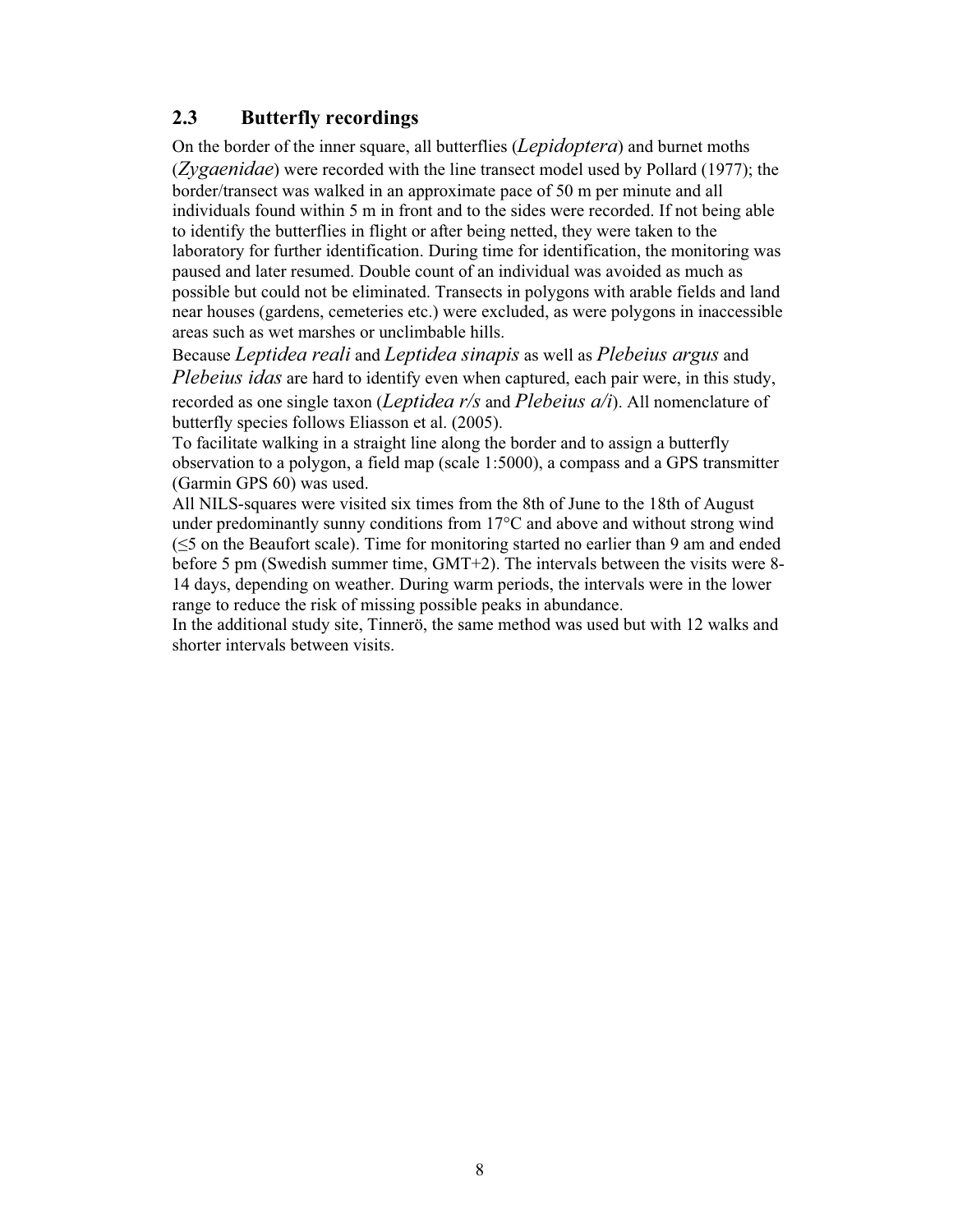# **3 Analyses**

#### **3.1 Impact of environment**

As an initial step to analyse the association of different species to the environmental variables and the overall landscape composition, a principal component analysis (PCA) was performed using the CANOCO 4.5 software (ter Braak & Šmilauer 2002). PCA is a multivariate method based on linear assumptions (Hugh & Gauch 1982) and is preferable to use when the species data has low beta diversity (Gauch & Whittaker 1972), as in this case. The environmental variables were taken from all polygons at the sites and not only from the polygons crossed by the transect. The study sites were also included in the analysis so that a possible species association to the sites could be seen. In the calculation, species data were log-transformed to diminish the influence of a few species with high abundance.

To further evaluate the environmental variables and to test if and how they contributed to the variation in butterfly abundance, a generalized linear model, GLZ (Poisson distribution, log link function), was made using STATISTICA software version 7.0 (StatSoft Inc. 2004). Since the length of the walked transect in each polygon differed, the number of individuals found was expressed as number of individuals per 100 m transect. The variable "tree cover" consisted of the sum of "*Pinus sylvestris*",

"*Picea abies*" and "deciduous trees" so these three variables were therefore excluded from the model (to evaluate their effect separately, the analysis was re-run). The output contributed to a linear regression with the variable with highest impact on butterfly abundance.

As species richness is sensitive to sampling area, a linear regression, as with butterfly abundance, was avoided. Instead, a 3D-graph with an additional third axis, with length of transect, was made for illustration.

#### **3.2 Comparing semi-natural grasslands with other habitats**

To spot potential species preferences to certain vegetation types, a compilation of the richest polygons in terms of individuals per 100 m transect and species was conducted. All polygons belonging to the three vegetation types with highest richness were selected. Comparisons were made with the findings in semi-natural grasslands part of the nationwide survey of ditto, since it is the only vegetation type where the nationallybased monitoring of butterflies in Sweden is being performed (Glimskär et al. 2006). The categorization of a polygon as semi-natural grassland was made using the database TUVA from The Swedish Board of Agriculture (2007); a semi-natural grassland (a grassland which today mostly is used as grassland and has been so for long time and with no or only a few relatively recent indications of sowing, fertilizer or ploughing) with considerable values in flora, fauna, water or cultural heritage. Categorization of the other vegetation types, clear-cuts, bogs and other grasslands, were made subjectively based on field experience.

#### **3.3 How number of visits affects the species richness detected**

As number of species found during this magnitude of visits in most cases underestimate the true species richness, the rarefaction method first proposed by Sanders (1968) (later revised by Hurlbert 1971), was used to estimate the total species richness. With the rarefaction method it is possible to compare the number of species at different localities when the sampling effort varies, in this case between the NILS-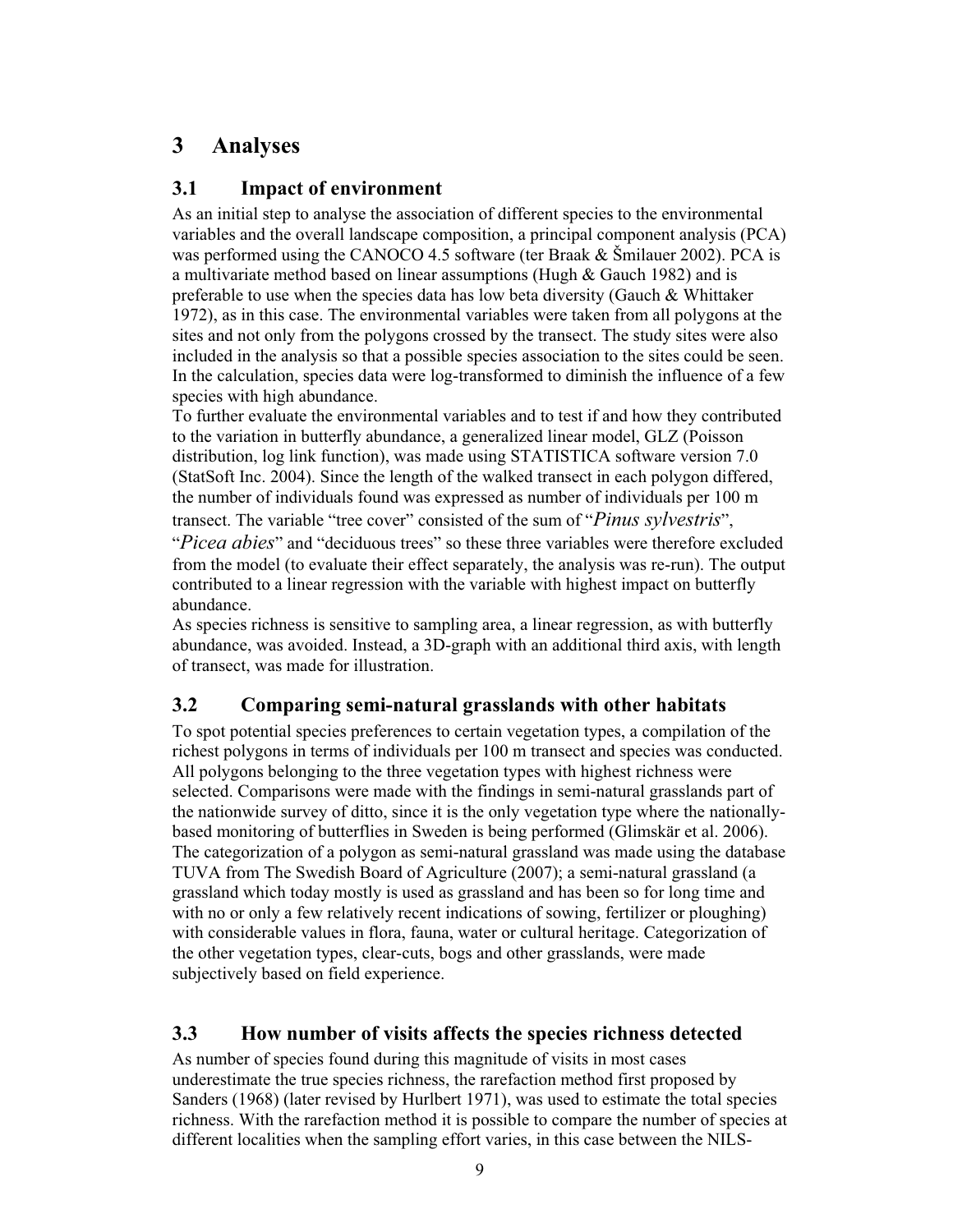squares and the one in Tinnerö. For calculations, the internet-accessible Species Richness Estimators Eco-Tool (Russel 2006), based on the techniques described in Colwell & Coddington (1994) and Colwell et al. (2004), was used. Chao 2 was chosen as non-parametric estimator as it performs well on small samples (Colwell & Coddington 1994). The average number of found species at each visit was expressed as proportion to the estimated total species richness. An additional rarefaction curve was made based on the average value of the parameters from the line equations of each site. To estimate the proportion of butterfly species found at different sampling intensity (i.e. number of visits), records from different visits at each site were combined according to a time period scheme. For one (1) visit, the count made at each site around the first and second week of July was chosen, since the Swedish butterfly fauna for the area is at its peak during that period (Söderström 2006). For two (2) visits, the visits were divided into a first and a second half of the season and then combined into the possible combinations to get an average value. The same for three visits but with the visits divided into three parts with two visits in chronological order. For four visits, count 2, 3 and 4 was always included and combined with the other visits. Regarding five visits, when one count had to be excluded, an arbitrary estimation was made of which to exclude depending on dates and lengths of intervals.

 For Tinnerö, the average of 20 random combinations of visits was taken for 2-10 visits and 12 combinations for 1, and 11 visits.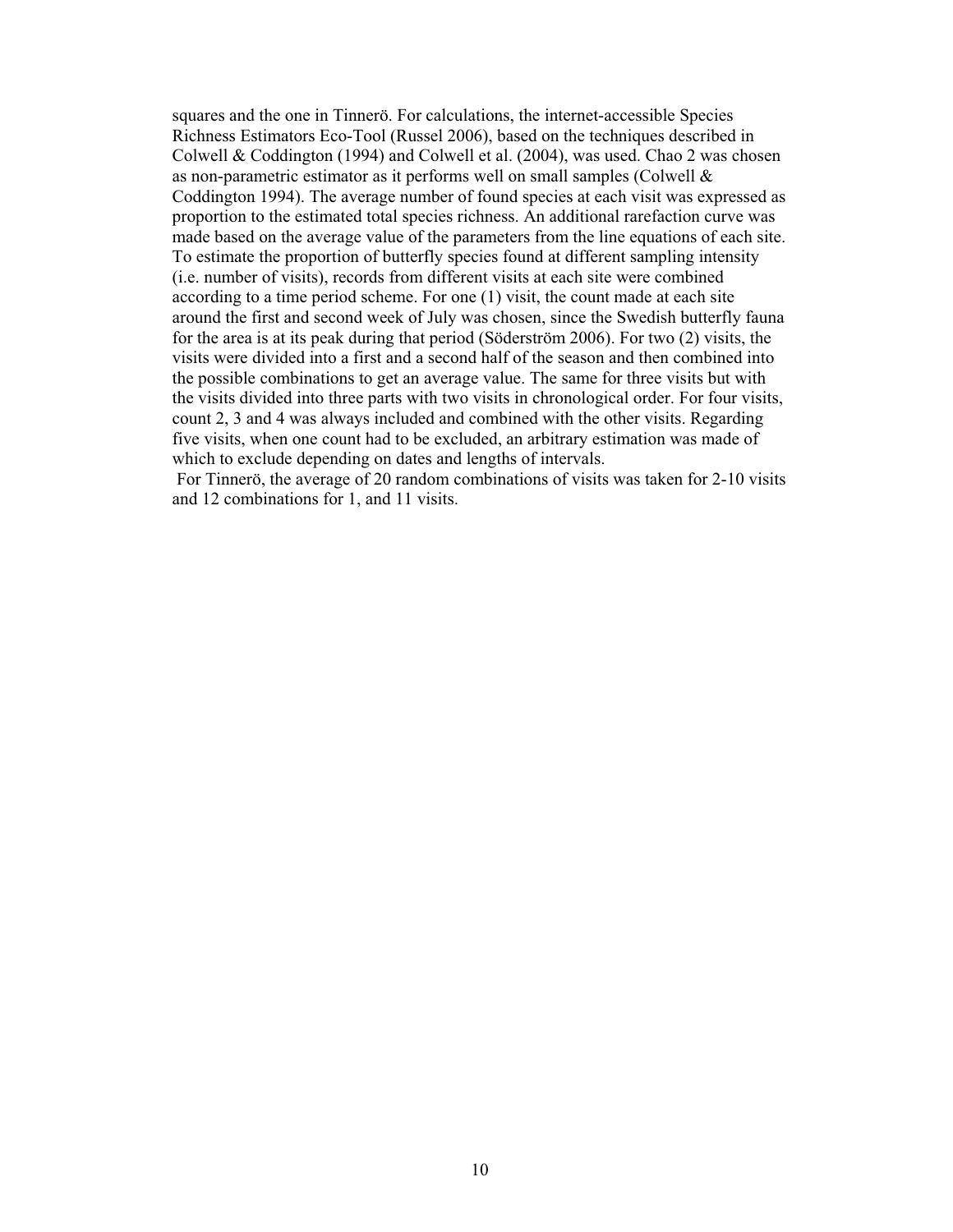### **4 Results**

In total, 2234 individuals belonging to 54 species were observed. Of those, 1425 individuals and 53 species were associated to the NILS-squares (6 visits to 7 squares) and 819 individuals belonging to 34 species to the Tinnerö-square (12 visits). The number of individuals in the NILS-squares varied between 384 and 88 and the species between 31 and 21. Because of bad weather in May, some early spring species were probably missed. For total information on species and abundances, see appendix.

#### **4.1 Impact of environment**

The PCA showed large differences in butterfly assemblages between sites (Figure 2).



Figure 2. PCA illustrating (a) the study sites and ten associated environmental variables and (b) the butterfly species. Only the 27 species with highest impact on the model are shown. Eigenvalues for PC1 and PC2 were 0.462 and 0.195, respectively.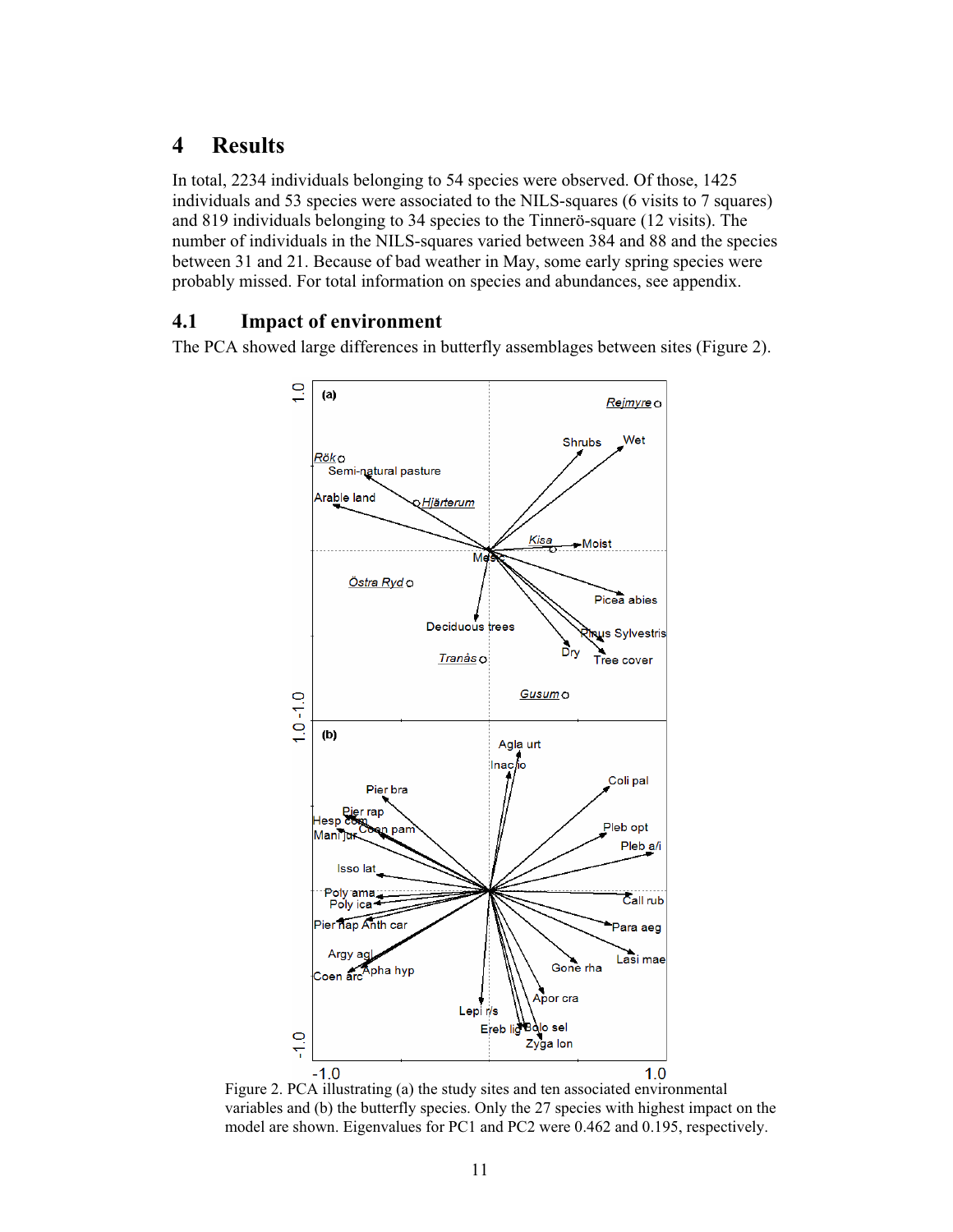Table 1. The outcome of a generalized linear model (Poisson distribution, log-link function) with ind/100m as response variable from 167 polygons at seven study sites.

|               | Wald stat | P-value |
|---------------|-----------|---------|
| Area          | 117.76    | 0.00000 |
| Tree cover    | 4371.76   | 0.00000 |
| <b>Shrubs</b> | 25.12     | 0.00000 |
| Dry land      | 622.10    | 0.00000 |
| Mesic land    | 236.16    | 0.00000 |
| Damp land     | 0.22      | 0.63670 |
| Wet land      | 29.70     | 0.00000 |
| Study sites   | 1964.64   | 0.00000 |

There was a negative linear relationship between butterfly abundance and increasing tree cover (Figure 3), with the latter accounting for about 28% of the variation in abundance. Other variables like "dry land", with the second highest Wald statistic in this analysis, showed no such linear relationship. The same analysis were also made with "tree cover" separated into "*P. abies*", "*P. sylvestris*" and "deciduous trees" (data not shown), presenting the highest Wald statistic for *P. sylvestris* (2213). The negative linear relationship with butterfly abundance was though lower than for tree cover alone (R2=0.179 and R2=0.278, respectively).



Figure 3. Abundance of butterflies versus total tree cover. Data from visited polygons in seven NILS-squares in SE Sweden. The equation of the line is  $y = 1.2117 - 0.009324x$ ,  $r^2 = 0.278$ , 95% confidence interval.

The number of species increased with decreasing tree cover and, as expected, with length of transect (Figure 4). Areas with up to 50% tree cover had the highest amount of butterfly species, but the span was wide and butterflies could be seen over the whole range. Highest number of species was found from approximately 200 meters of transect.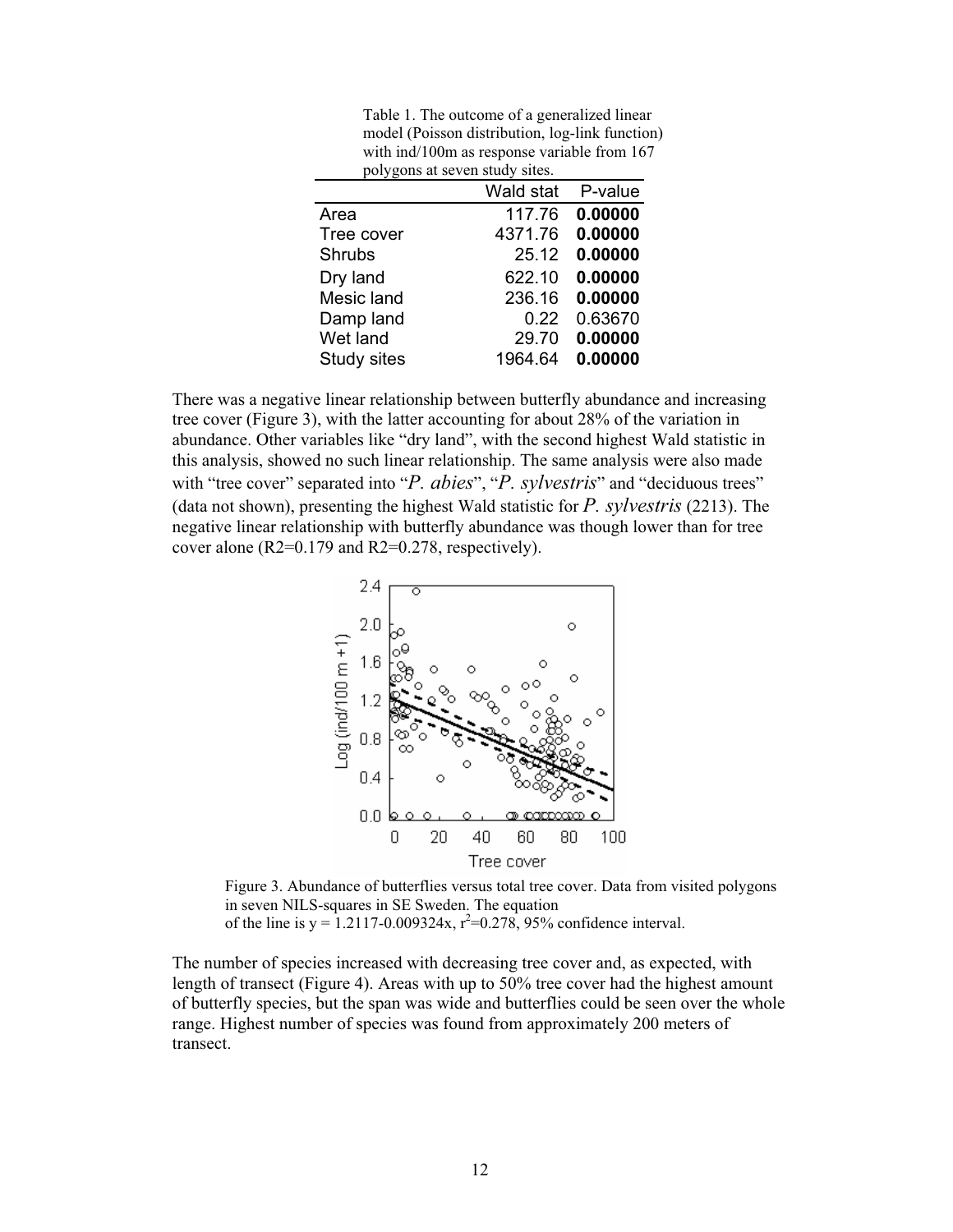

NILS-squares. (Distance Weighted Least Squares, stiffness 0.49)

#### **4.2 Comparing semi-natural grasslands with other habitats**

The vegetation types richest in butterflies, all consisted of polygons with relatively low tree cover (Table 2). Semi-natural grasslands harboured half the number of species and a good fifth of the individuals, in comparison with clear-cuts, bogs and other grasslands together. Of the vegetation types individually, clear-cuts harboured the highest abundance of butterflies and other grasslands the highest species richness. Every vegetation type had several unique species for its particular vegetation.

|                       | Semi-natural | Other      | Clear-   |             | Other grasslands+             |
|-----------------------|--------------|------------|----------|-------------|-------------------------------|
|                       | grasslands   | grasslands | cuts     | <b>Bogs</b> | $clear-cuts + bogs$           |
| Spp                   | 22           | 30         | 29       | 16          | 44                            |
| Spp of total $(\%)$   | 42           | 57         | 55       | 30          | 83                            |
| Ind                   | 128          | 161        | 327      | 102         | 590                           |
| Ind of total $(\% )$  | 16           | 20         | 40       | 12          | 72                            |
| Ind $/100m$           | 30           | 19         | 33       | 22          | 26                            |
| Length of transect    |              |            |          |             |                               |
| $(m)$ * no. of visits | 2550         | 5010       | 5970     | 2760        | 13740                         |
| N                     | 4            | 8          | 12       | 6           | 26                            |
| Unique species        | Lasi meg     | Argy nio   | Hipp sem | Para aeg    | Para aeg, Ereb lig, Lasi mae, |
|                       | Isso lat     | Apor cra   | Bolo sel | Lasi pet    | Lasi pet, Hipp sem, Argy nio, |
|                       | Lyca phl     | Poly sem   | Zyga vic | Coli pal    | Argy adi, Bolo sel, Meli ath, |
|                       |              | Lyca hip   | Zyga fil | Papi mac    | Ochl syl, Thym lin, Apor cra, |
|                       |              |            | Nymp ant |             | Coli pal, Pleb a/i, Pleb opt, |
|                       |              |            | Lime pop |             | Poly sem, Lyca hip, Call rub, |
|                       |              |            |          |             | Zyga vic, Zyga lon, Zyga fil, |
|                       |              |            |          |             | Lime pop, Nymp ant, Inac io,  |
|                       |              |            |          |             | Papi mac, Poly c-alb          |

Table 2. Comparison of number of individuals and species found at six visits in four different vegetation types with highest abundance of butterflies. Unique species in the last column is in comparison with classified semi-natural grasslands. Data from seven NILS-squares.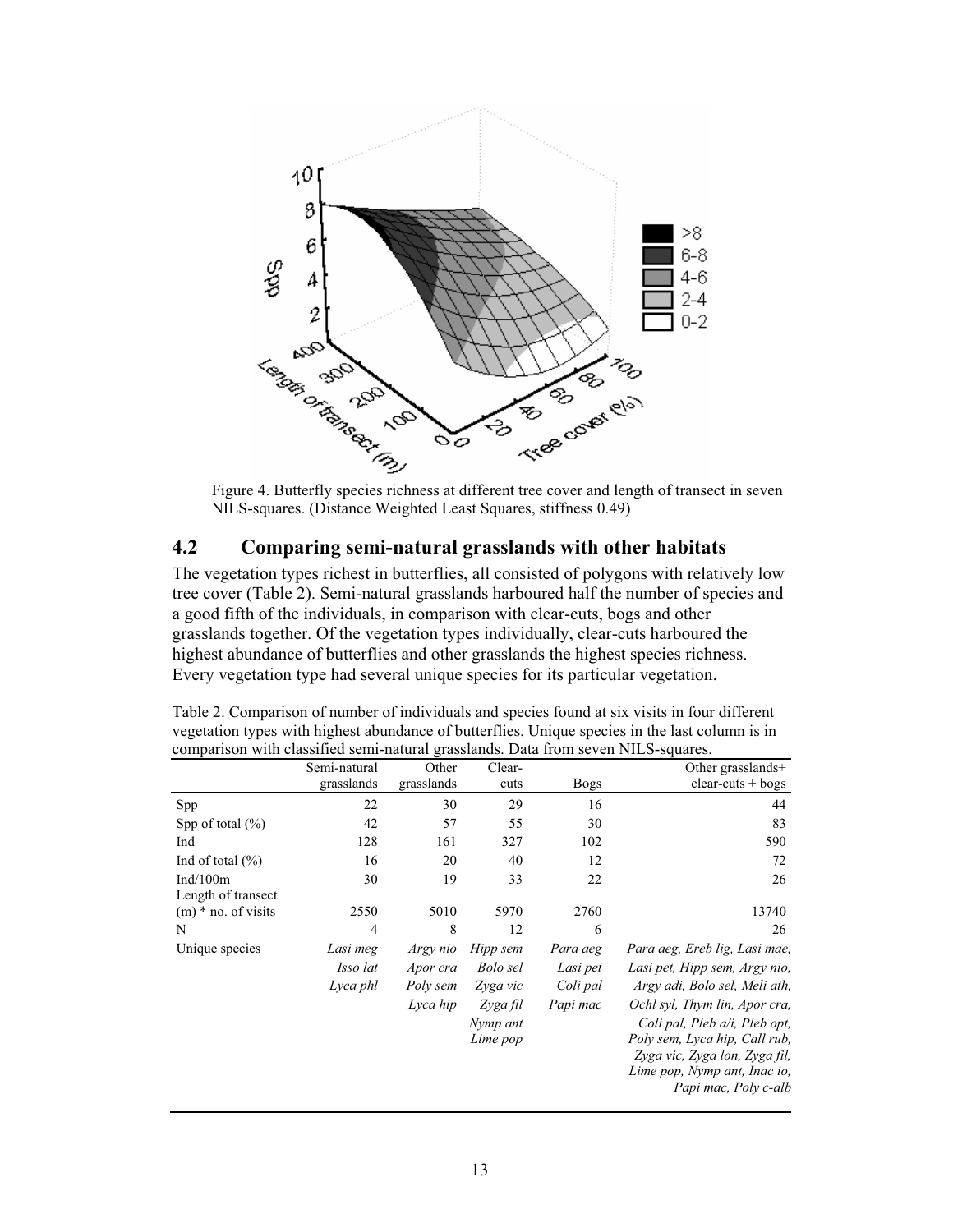#### **4.3 How number of visits affects the species richness detected**

All study sites followed an estimated logarithmic curve without an asymptote being reached (Figure 5). In the NILS-squares, the percentage increase after each visit followed a similar pattern but the start and ending of the curves differed. The range of found species for the NILS-squares after the first, third and sixth visit was between 14 and 49%, 39 and 76% and 64 and 91%, respectively. Tinnerö followed a similar pattern but with a maximum after twelve visits with 83% of the estimated species richness detected. The average curve of all eight sites ranged between 28 and 77% for the first 6 visits. In comparison, there were minor differences between the average curve and the curves for each site.



Figure 5. Percentage of estimated total species richness found at different number of visits (solid line). Number of species in the sites is based on an average value from combinations of visits (cf. Material and method 3.4.3). The dotted line is an average curve based on the line equations from all sites. yaverage=28.334+62.441\*log10(x). The value on 100 % found species comes from the non-parametric estimator Chao 2.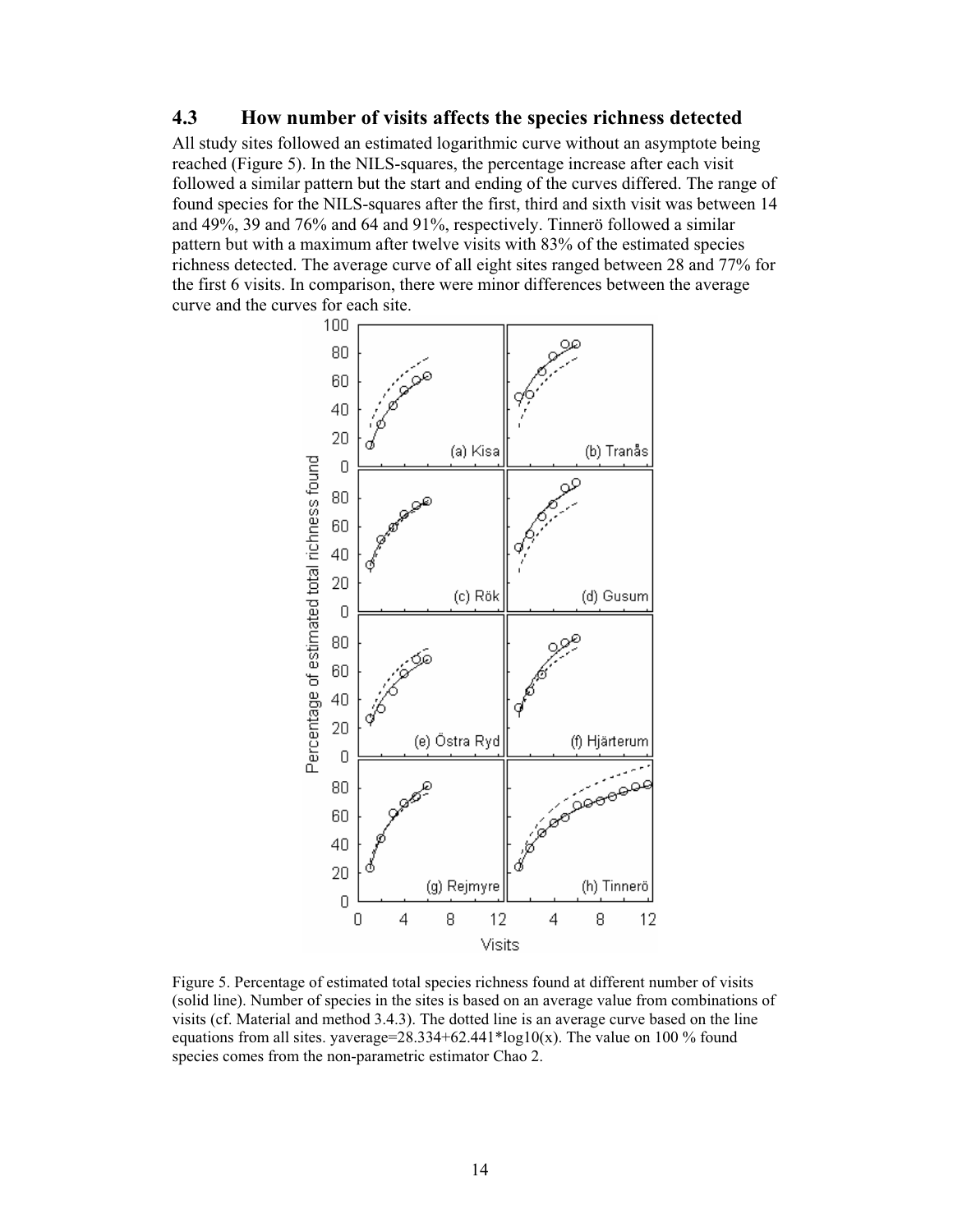## **5 Discussion**

#### **5.1 The impact of environmental variables on butterfly abundance**

The results from this study highlight the fact that butterflies can be seen in diverse environments and use a large part of the landscape. Most environmental variables chosen contributed significantly to the butterfly abundance, though, both the GLZ (Table 1) and the plot of number of individuals versus tree cover (Figure 3) indicated that tree cover had larger effect on butterfly abundance than other variables. The majority of individuals were found in areas with tree cover up to approximately 50%, which is in conformity by the findings in Schneider & Gry (2005).

#### **5.2 Comparing butterfly distribution in different vegetation types**

The composition of butterfly species varied depending on landscape structure. Open, agriculturally dominated sites like Rök, Hjärterum, Östra Ryd and Tinnerö, have a composition with typical grassland species like *Maniola jurtina*, *Coenonympha pamphilus* and *Issoria lathonia*. Some of these were totally absent in the more forested sites (Kisa, Gusum, Tranås and Rejmyre), which, on the other hand, harboured species like *Pararge aegeria*, *Boloria euphrosyne*, *Callophrys rubi* and *Plebeius argus/idas* unique for that kind of vegetation. Rejmyre, the site with largest amount of bogs, harboured *Colias palaeno* and *Papilio machaon* associated to that vegetation (Söderström 2006) and they were not found in other sites. Even though butterflies can be seen in more or less every vegetation type, nationallybased monitoring of butterflies in Sweden is only made in semi-natural grasslands of considerable biological and/or cultural value, part of a nationwide survey of seminatural grasslands. These sites cover less than 1% of the total land area in Sweden (The Swedish Board of Agriculture 2007) but consequently 100% of the area where monitoring is being performed. Semi-natural grasslands are among the most species rich habitats (Schneider  $&$  Fry 2005) but the question is if species linked to other vegetation types are also present. In this study, that was not the case. The surveyed semi-natural grasslands harboured 22 of the total 53 found species (42%) in the NILSsquares. Considerations should though be taken regarding the low number of polygons covering surveyed semi-natural grasslands, but on the other hand, that is how the regionally landscape is composed. Of the vegetation types examined, all have unique species for its particular composition. In clear-cuts, bogs and other grasslands, 26 of the species were not found in semi-natural grassland, showing the importance of including diverse environments during monitoring of butterflies. Individually, clearcuts harboured the highest abundance of butterflies and other grasslands the highest species richness.

#### **5.3 Method discussion**

Whether it is reasonable to only do monitoring in semi-natural grasslands, or if other vegetation types should be included in a large scale monitoring of butterflies, should be given extra attention. A large part of the total butterfly diversity will never be monitored if not incorporating diverse environments, hence, using a single environmental approach can lead to unrepresentative data and a bias directed towards only a part of the species pool. Large parts of the landscape hold valuable resources for butterflies, even though the resources are regarded as completely unsuitable based on the butterflies' vegetation association, as indicated by Dennis (2004). He further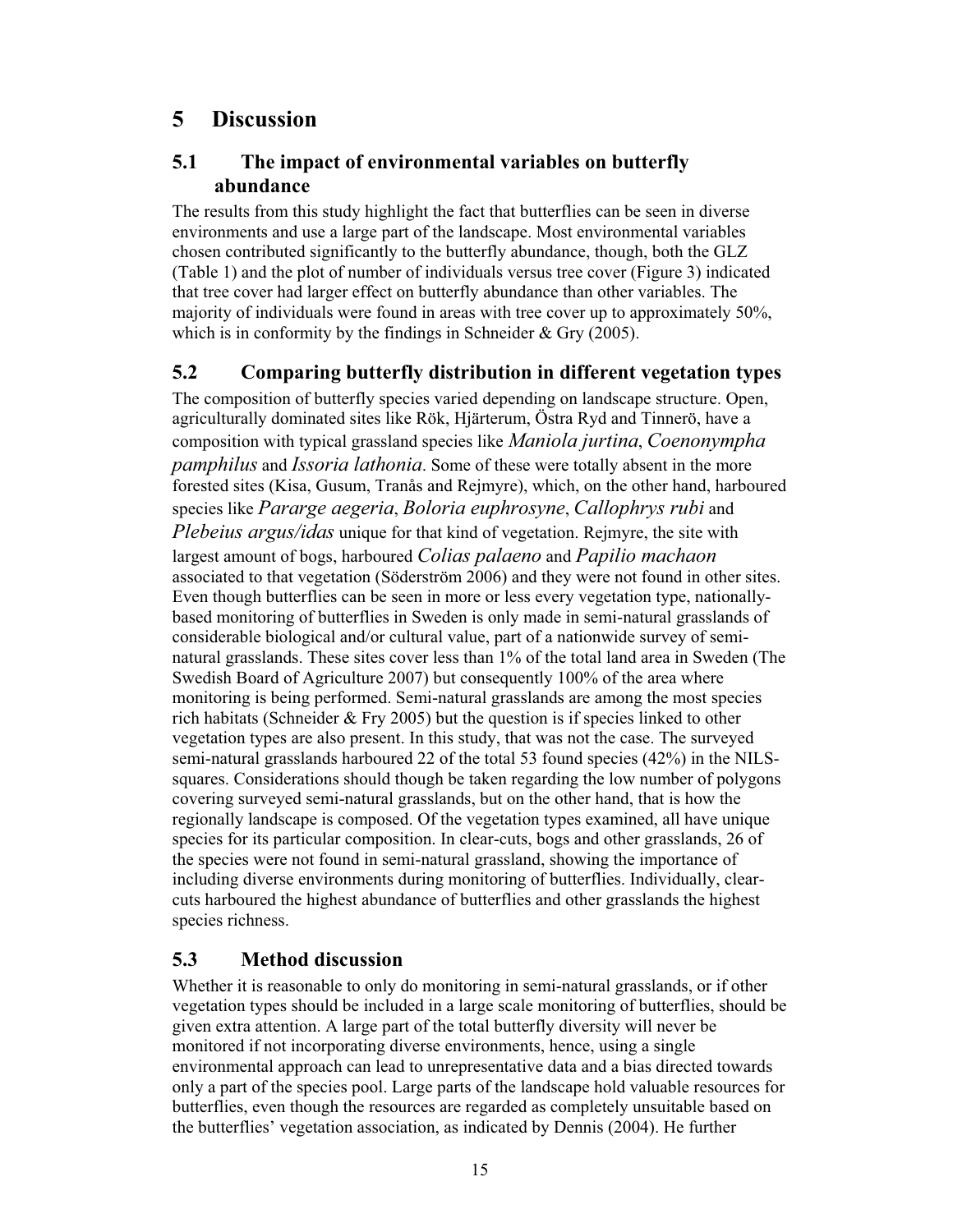describes the resource-exploitation behaviour of *Maniola jurtina* where 78% took place in so called unsuitable biotopes, emphasising the importance of the surrounding landscape for butterflies. Consequently, a broader perspective is advised to take into consideration when making conservation plans for butterflies.

The rarefaction curves can be used to evaluate the required number of visits to make at a site to find a certain percentage of the species pool. With data from several sites, an average rarefaction curve could act as a model for the whole region. To detect more than two thirds of the species at a site, which can seem acceptable, it would need four, maybe five, visits in this part of Sweden (remember though that in this study, the monitoring visits were spread to increase to probability of monitoring in several flight periods, leading to an overestimation of found species compared to performing monitoring during a narrower time period). After 12 visits, the average curve reached near 100% found species, which is in accordance with Dennis (1999). The Tinnerö site showed that above six visits, the increase in percentage found species was minor and the additional workload is perhaps not financially justified when money often is limiting in nature conservation (Pergams et al. 2004). Monitoring in diverse landscapes, incorporating more then the traditional hotspots, makes it possible to detect changes over a wider range of habitats. It also yields a higher diversity and may give a better understanding of the species association to different vegetation types. To receive a satisfying amount of data, it might though need a comparatively higher workload since species-poor habitats also are included.

When analysing species associations to environmental variables, data from aerial photography interpretation made for the original NILS survey were used. It partly became difficult analysing the data and several lessons were made. For example, when using aerial photography as a tool in ecological studies, it is of great importance that the interpretation is correct and that it covers nature elements relevant for the kind of research being performed, in this case for butterflies. It is also of great importance that the interpretation is up to date with time of field work execution since much can happen in nature during a short period of time. For example, an old-growth forest can one day have a tree cover of 90% and the other day has become a clear-cut area covering none. Of course, that sort of changes can easily be detected during field work, but earlier done tree cover estimations, area calculations etc. become affected and have to be re-done. The same type of problem emerges if only a part of a forest polygon has been cut, which generates two polygons instead of one; a cause for confusion in field, time consuming problems at the desk and a possible rejection of data in the end. With maps up to date, these obstacles and the less accurate and cost effective corrections in field will be reduced. For NILS, the regular procedure is that the sites will be interpreted one year before field work. In this study, the landscape-squares were interpreted 2002 and 2003, i.e. up to four years in advance, which could have contributed to some difficulties along the way.

Another question being raised is how high the accuracy in polygon classification must be to capture necessary nature elements for good data quality. As noted during this study, forests with high percentage tree cover have low number of individuals, but glades inside of these might sometimes attract a relative high number. Is it then the forest as a whole with the light patches included or the light patches per se that is the attractant? The polygon classification must therefore be done on a relatively fine scale based on the butterflies so this kind of biases can be reduced.

#### **5.4 Conclusions and implications**

This study has verified that monitoring of butterflies using a landscape perspective yields data with higher diversity of species compared to when only including semi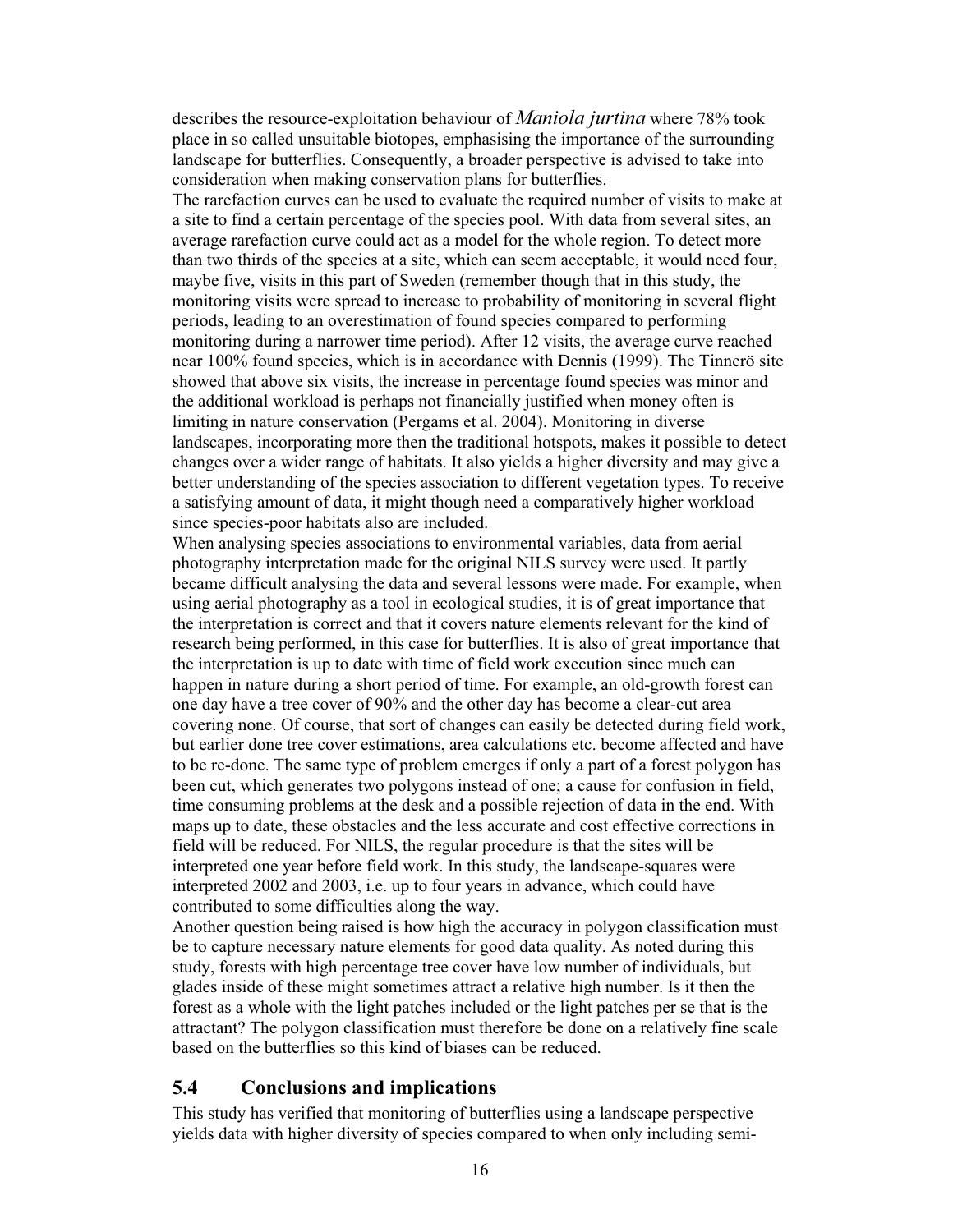natural grasslands. Even though butterflies associated to other vegetation types occasionally can be found in semi-natural grasslands, they will never be monitored to the same extent. Butterflies belong to a taxa very sensitive to environmental changes and there is a risk that sharp declines in species will go undetected with a single environment approach, especially in times of global warming.

Numerous studies have concluded that heterogenic environments enhance the diversity of butterflies (Schneider & Fry 2001, Krauss et al. 2003, Kerr 2001, Grill et al. 2005, Ohwaki et al 2007), but also among other taxa like birds (Söderström et al. 2001), which is due to that heterogeneous environments attract species associated to different vegetation types (Schneider & Fry 2005). Clear-cuts seemed to be important for many species, as supported by Inoue (2003), probably due to the more heterogeneous environment clear-cuts often possess. Monitoring how butterflies use clear-cuts and other habitats in the forested landscape may have implications for forestry management.

In general, almost all vegetation types in Europe support threatened butterfly species (van Swaay et al. 2006). This highlights the fact that monitoring should be based within a landscape context including more species than what is presently done. Using the same squares for repeated monitoring, as in NILS every fifth year, will provide a good illustration of how changes in landscape structure affect species composition. It may then become possible to understand the effects of forestry, road buildings, an increase in coniferous forests etc. which can have implications for the conservation of butterflies. The butterfly sensitivity can also act as a tool giving early warnings of environmental changes.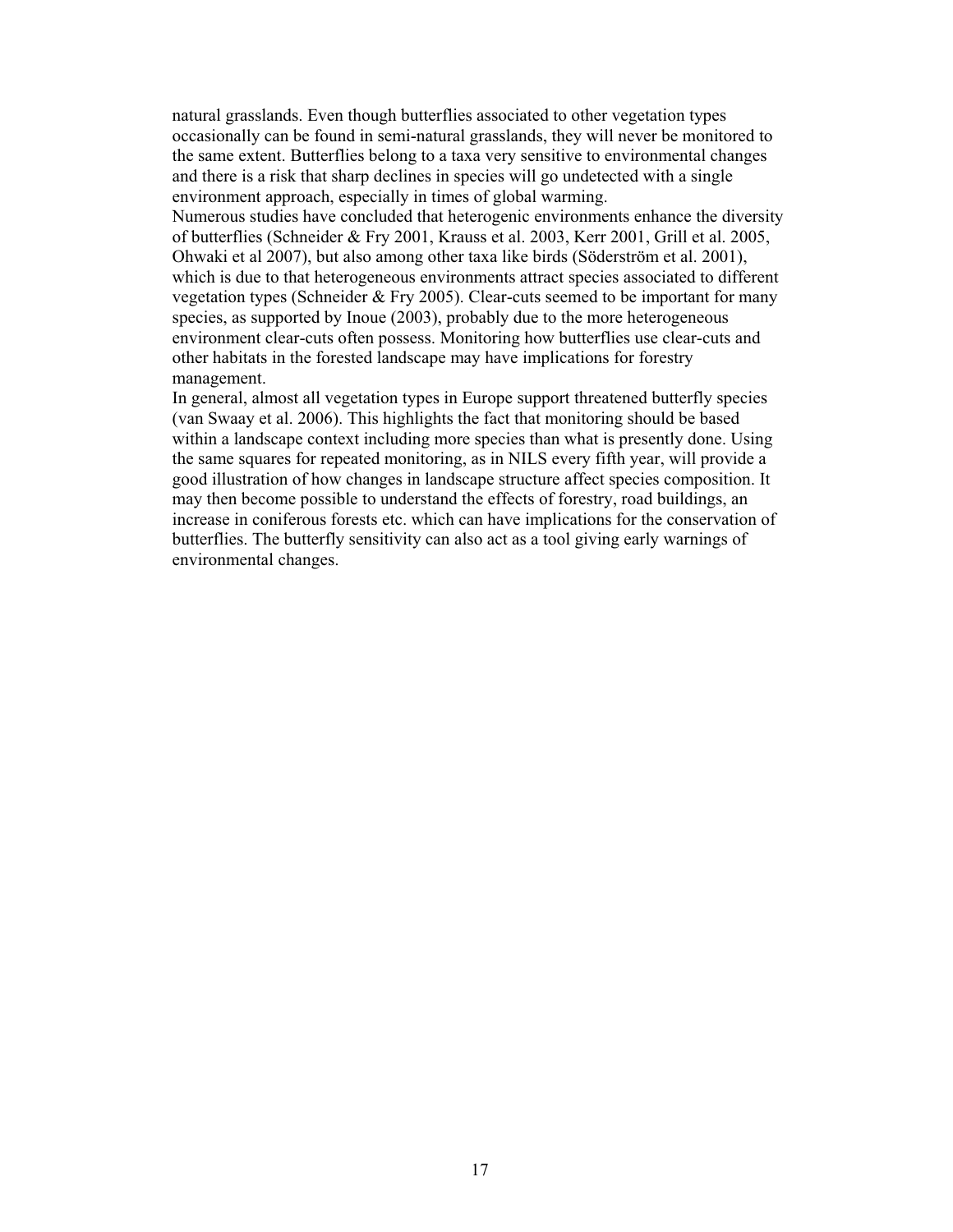#### **Acknowledgement**

I would like to thank my supervisors, Dr. Karl-Olof Bergman and Professor Per Milberg, for their assistance and support during this study. Thanks also to Sture Sundquist with co-workers at NILS, SLU Umeå, for environmental data and equipment. Finally, for comments along the way, thanks to Victor Johansson, Martin Planthaber, Joakim Sandell and Linnéa Wikström.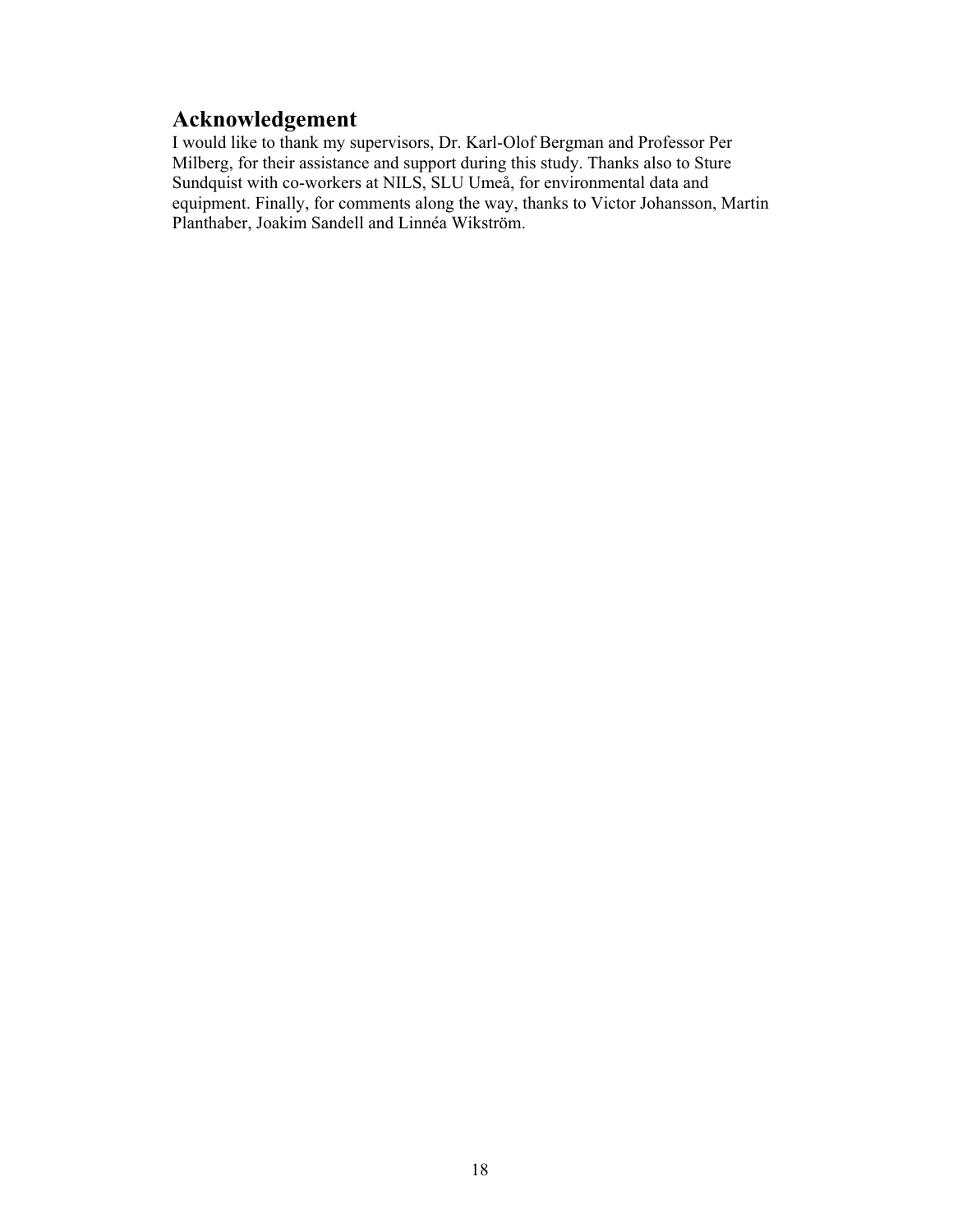#### **References**

Allard A, Nilsson B, Pramborg K, Ståhl G, Sundquist S (2003) Instruktion för bildtolkningsarbetet vid Nationell Inventering av Landskapet i Sverige. SLU, institutionen för skoglig resurshushållning och geomatik, Umeå (in Swedish).

Bergman K-O, Askling J, Ekberg O, Ignell H, Wahlman H, Milberg P (2004) Landscape effects on butterfly assemblages in an agricultural region. Ecography 27, 619-628.

Bourn NAD, Thomas JA (2002) The challenge of conserving grassland insects at the margins of their range in Europe. Biological Conservation 104, 285-292.

Colwell RK, Coddington, JA (1994) Estimating terrestrial biodiversity through extrapolation. Philosophical Transactions of the Royal Society of London 135, 101– 118.

Colwell RK, CX Mao, J Chang (2004) Interpolating, extrapolating, and comparing incidence-based species accumulation curves. Ecology 85, 2717-2727.

Dennis RLH, Sparks TH, Hardy PB (1999) Bias in butterfly distribution maps: the effects of sampling effort. Journal of Insect Conservation 3, 33-42.

Dennis RLH (2004) Butterfly habitats, broad-scale biotope affiliations, and structural exploitation of vegetation at finer scales: the matrix revisited. Ecological Entomology 29, 44-752.

Eliasson CU, Ryrholm N, Holmer M, Jilg K, Gärdenfors U. (2005) Nationalnyckeln till Sveriges flora och fauna. Fjärilar: Dagfjärilar, Hesperiidae – Nymphalidae. ArtDatabanken, Uppsala.

Gauch GH, Whittaker Jr. RH (1972) Coenocline Simulation. Ecology 53, 446-451.

Glimskär A, Bergman K-O, Claesson K, Sundquist S (2006) Fältinstruktion för fjärilar, humlor, grova träd och lavar i ängs- och betesmarker. NILS, SLU, Institutionen för skoglig resurshushållning och geomatik, Umeå.

Grill A, Knoflach B, Cleary DFR, Kati V (2005) Butterfly, spider, and plant communities in different land-use types in Sardinia, Italy. Biodiversity and Conservation 14, 1281-1300.

Hugh G, Gauch JR (1982) Multivariate analysis in community ecology, Cambridge University Press, Cambridge.

Hurlbert SH (1971) The nonconcept of species diversity: A critique and alternative parameters. Ecology 52, 577-586.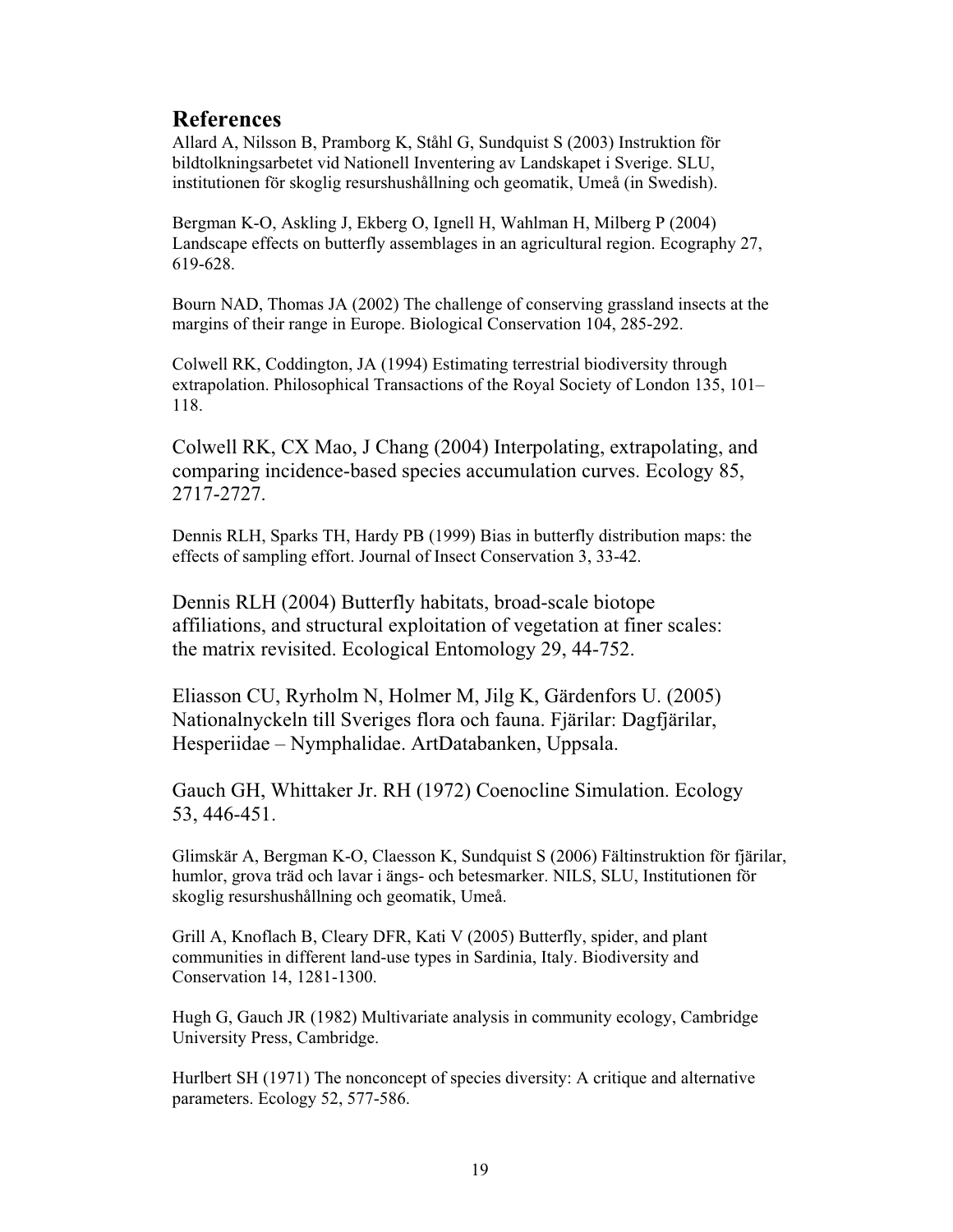Ihse M (1995) Swedish agricultural landscapes – patterns and changes during the last 50 years, studied by aerial photos. Landscape and Urban Planning 31, 21-37.

Inoue T (2003) Chronosequential change in a butterfly community after clear-cutting of deciduous forests in a cool temperate region of central Japan. Entomological Science 6, 151-163.

Kerr JT (2001) Butterfly species richness patterns in Canada: energy, heterogeneity, and the potential consequences of climate change. Conservation Ecology **5**(1): 10. [online] URL: http://www.consecol.org/vol5/iss1/art10/

Krauss J, Steffan-Dewenter I, Tscharntke T (2003) How does landscape context contribute to effects of habitat fragmentation on diversity and population density of butterflies? Journal of Biogeography 30, 889-900.

NILS (Nationell inventering av landskapet i Sverige) (2007) http://nils.slu.se

Ohwaki A, Tanabe S-I, Nakamura K (2007) Butterfly assemblages in a traditional agricultural landscape: importance of secondary forests for conserving diversity, life history specialists and endemics. Biodiversity and Conservation 16, in press.

Pergams ORW, Czech B, Haney JC, Nyberg D (2004) Linkage of conservation activity to trends in the U.S. economy. Conservation Biology 18, 1617-1623.

Pollard E (1977) A method for assessing changes in the abundance of butterflies. Biological Conservation 12, 115-134.

Pullin AS (ed.) (1995) Ecology and conservation of butterflies. Chapman and Hall.

Pöyry J, Lindgren S, Salminen J, Kuussaari M (2005) Responses of butterfly and moth species to restored cattle grazing in semi-natural grasslands. Biological Conservation 122, 465-478.

Russell GJ (2006) Species Richness v2.1. Eco-Tools web site: http://www.ecotools.net

Saarinen K, Lahti T, Marttila O (2003) Population trends of Finnish butterflies (Lepidoptera:Hesperioidea, Papilionoidea) in 1991-2000. Biodiversity and Conservation 12, 2147-2159.

Sanders HL (1968) Marine benthic diversity: A comparative study. The American Naturalist 102, 243-282.

Schneider C, Fry GLA (2001) The influence of landscape grain size on butterfly diversity in grasslands. Journal of Insect Conservation 5, 163-171.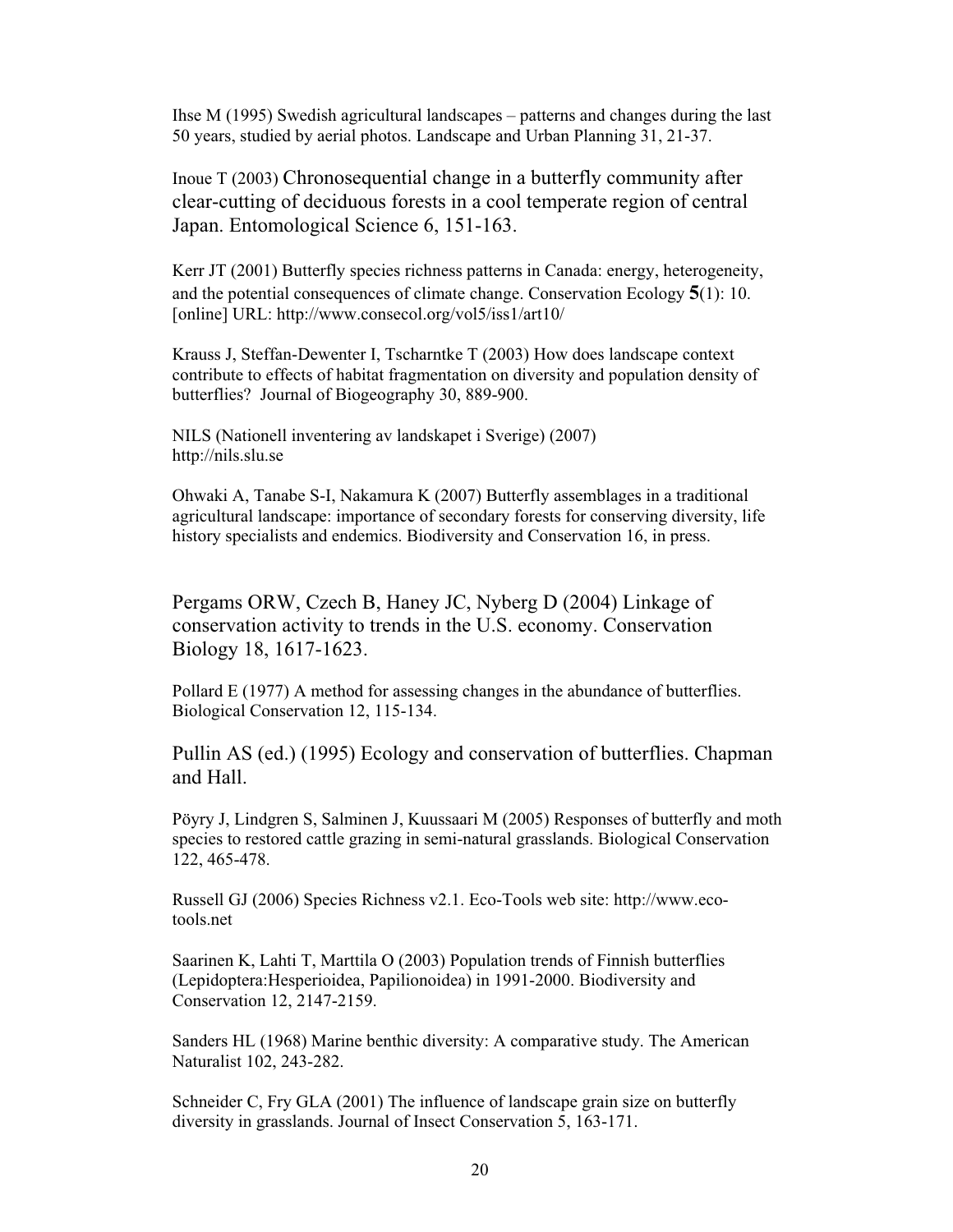Schneider C, Fry G (2005) Estimating the consequences of land-use changes on butterfly diversity in a marginal agricultural landscape in Sweden. Journal for Nature Conservation 13, 247-256.

StatSoft, Inc. (2004) STATISTICA (data analysis software system) version 7. www.statsoft.com

Söderström B (2006) Svenska fjärilar, en fälthandbok. Stockholm: Albert Bonniers Förlag AB.

Söderström B, Svensson B, Vessby K, Glimskär A (2001) Plants, insects and birds in semi-natural pastures in relation to local habitat and landscape factors. Biodiversity and Conservation 10, 1839-1863.

ter Braak CJF, Smilauer P (2002) Canoco reference manual and user's guide to Canoco for windows: software for Canonical Community Ordination (version 4). Microcomputer Power, Ithaca, NY.

The Swedish board of Agriculture (2007) http://www.sjv.se

Thomas JA, Telfer MG, Roy DB, Preston CD, Greenwood JJD, Asher J, Fox R, Clarke RT, Lawton JH (2004) Comparative losses of British butterflies, birds, and plants and the global extinction crisis. Science 303, 1879-1881.

Van Swaay CAM, Maes D, Plate C (1997) Monitoring butterflies in the Netherlands and Flanders: the first results. Journal of Insect Conservation 1, 81-87.

Van Swaay CAM, Warren MS (1999) Red Data book of European butterflies (Rhopalocera). Council of Europe Publ.

Van Swaay C, Warren M, Loïs G (2006) Biotope use and trends of European butterflies. Journal of Insect Conservation 10, 189-209.

Weber D, Hintermann U, Zangger A (2004) Scale and trends in species richness: considerations for monitoring biological diversity for political purposes. Global Ecology and Biogeography 13, 97-104.

Öckinger E, Hammarstedt O, Nilsson SG, Smith HG (2006) The relationship between local extinctions of grassland butterflies and increased soil nitrogen levels. Biological Conservation 128, 564-573.

Öckinger E, Smith HG (2006) Landscape composition and habitat area affect butterfly species richness in semi-natural grasslands. Oecologia 149, 526-534.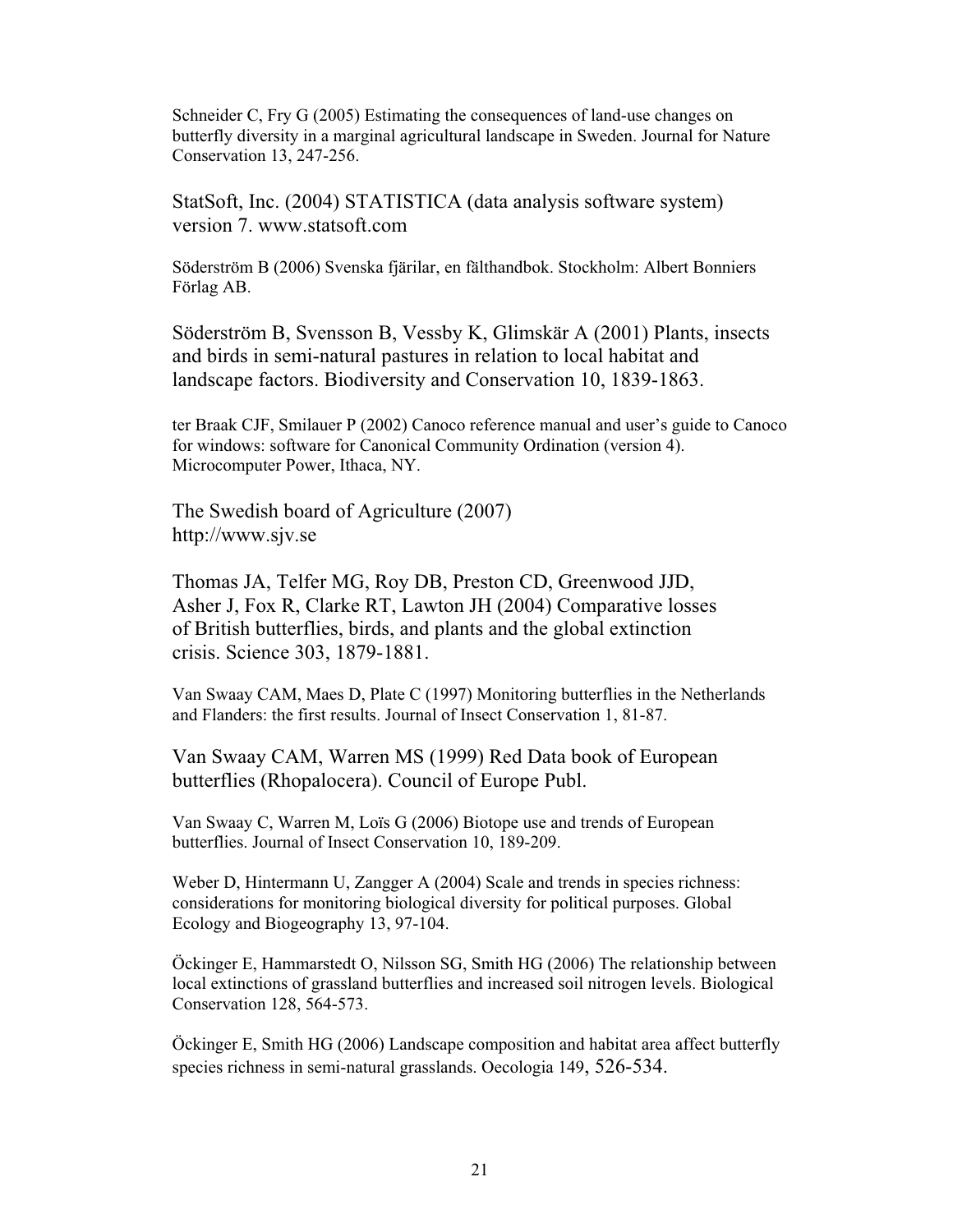# **Appendix**

| Appendix 1. Abundance of butterflies and number of polygons and sites where butterflies were |  |
|----------------------------------------------------------------------------------------------|--|
| found during monitoring ineight landscape-squares in SE Sweden.                              |  |

|                                   |                | No. of polygons    |                         |
|-----------------------------------|----------------|--------------------|-------------------------|
|                                   |                | with occurrences   | No. of sites            |
| Species                           | Abundance      | $(n_{max} = 1234)$ | $(n_{\text{max}}=8)$    |
| Aphantopus hyperantus             | 440            | 124                | 8                       |
| Plebejus argus/idas               | 295            | 47                 | 3                       |
| Pieris napi                       | 235            | 121                | 8                       |
| Coenonympha pamphilus             | 117            | 52                 | 4                       |
| Polyommatus icarus                | 89             | 41                 | 6                       |
| Coenonympha arcania               | 80             | 48                 | 6                       |
| Maniola jurtina                   | 69             | 47                 | 4                       |
| Argynnis paphia                   | 68             | 53                 | 8                       |
| Gonepteryx rhamni                 | 66             | 42                 | 8                       |
| Pieris rapae                      | 62             | 38                 | 4                       |
| Lasiommata maera                  | 59             | 36                 | 6                       |
| Pararge aegeria                   | 58             | 42                 | 7                       |
| <b>Brenthis ino</b>               | 56             | 28                 | 6                       |
| Argynnis aglaja                   | 54             | 34                 | 6                       |
| Aglais urticae                    | 37             | 14                 | 7                       |
| Boloria euphrosyne                | 35             | 25                 | 7                       |
| Ochlodes sylvanus                 | 32             | 17                 | 5                       |
| Leptidea reali/sinapis            | 28             | 22                 | 6                       |
| Inachis io                        | 28             | 21                 | 7                       |
| Polyommatus amandus               | 27             | 21                 | 6                       |
| Thymelicus lineola                | 24             | 15                 | 3                       |
| Melitaea athalia                  | 23             | 16                 | 6                       |
| Polyommatus semiargus             | 22             | 11                 | $\overline{c}$          |
| Erebia ligea                      | 21             | 18                 | 7                       |
| Callophrys rubi                   | 21             | 10                 | 3                       |
| Zygaena lonicerae                 | 20             | 9                  | 5                       |
| Issoria lathonia                  | 18             | 13                 | 3                       |
| Pieris brassicae                  | 18             | 17                 | 5                       |
| Hesperia comma                    | 17             | 11                 | 3                       |
| Plebejus optilete                 | 17             | 9                  | 4                       |
| Anthocharis cardamines            | 12             | 8                  | 7                       |
| Boloria selene                    | 11             | 8                  | $\overline{c}$          |
| Aporia crataegi                   | 9              | 6                  | 1                       |
| Polygonia c-album                 | 9              | 8                  | 5                       |
|                                   | 8              | 6                  | 3                       |
| Argynnis adippe<br>Colias palaeno | 7              | 3                  | 1                       |
|                                   | 7              | 6                  | 4                       |
| Lycaena virgaureae                |                | 7                  | 2                       |
| Lycaena phlaeas                   | 7              | 4                  | $\overline{c}$          |
| Zygaena filipendulae              | 7              |                    | $\overline{\mathbf{c}}$ |
| Celastrina argiolus               | 3              | 3                  | 3                       |
| Nymphalis antiopa                 | 3              | 3                  | $\overline{c}$          |
| Hipparchia semele                 | 2              | $\overline{c}$     | $\overline{c}$          |
| Lycaena hippothoe                 | $\overline{c}$ | 2                  | 1                       |
| Lasiommata megera                 | 1              | 1                  |                         |
| Lasiommata petropolitana          | 1              | 1                  | 1                       |
| Argynnis niobe                    |                | 1                  | 1                       |
| Aricia artaxerxes                 |                | 1                  | 1                       |
| Glaucopsyche alexis               | 1              | 1                  | 1                       |